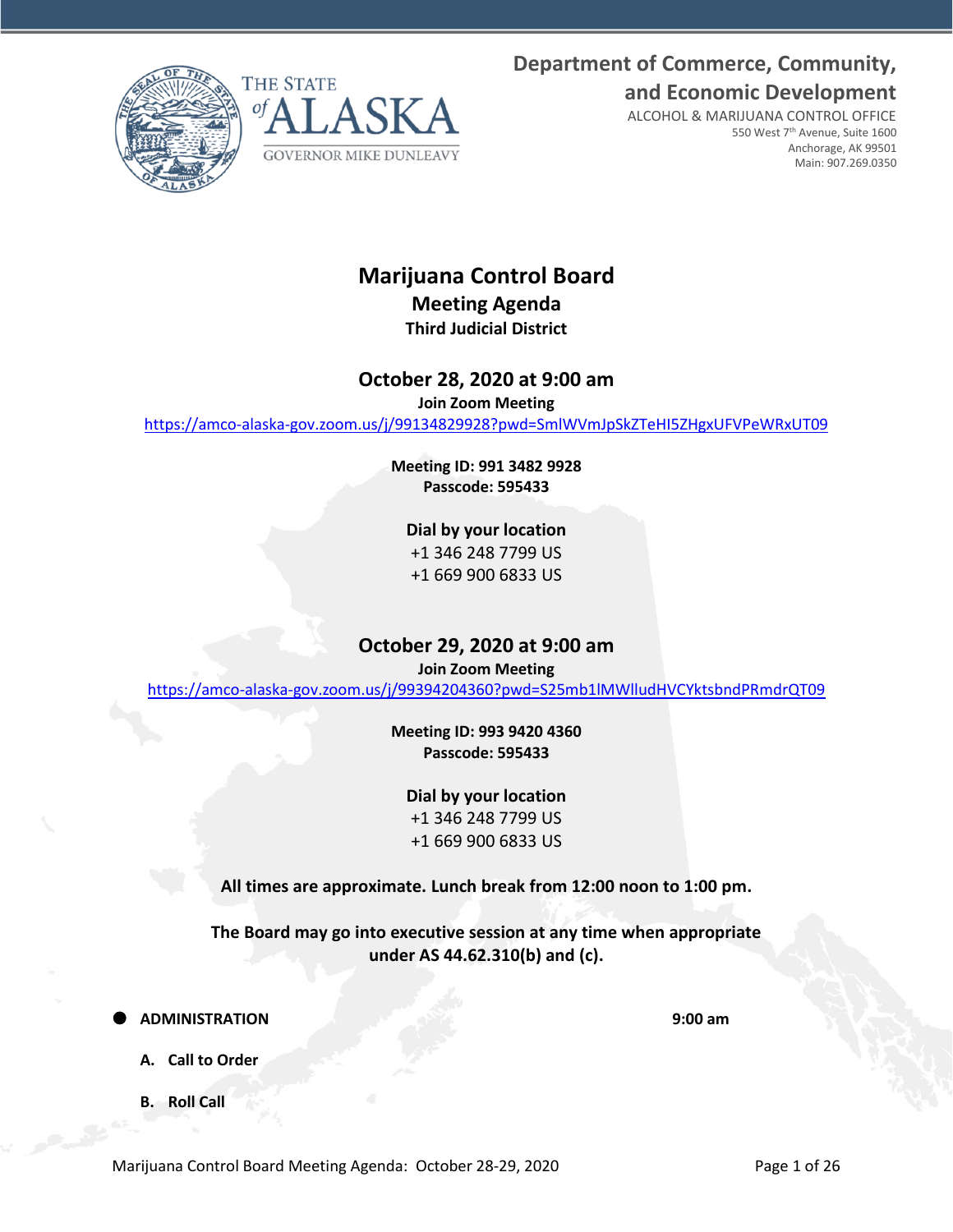**C. Approval of Agenda**

|           | D. AMCO Meeting Code of Conduct                              |                   | TAB 1            |
|-----------|--------------------------------------------------------------|-------------------|------------------|
|           | Е.<br>Top 10 Zoom FAQ                                        |                   | TAB <sub>2</sub> |
|           | F. Approval of the April 10, 2020 Emergency Meeting Minutes. |                   | TAB <sub>3</sub> |
| $\bullet$ | <b>BOARD GOVERNANCE</b>                                      | $9:10 \text{ am}$ |                  |
|           | <b>THE PUBLIC TESTIMONY</b>                                  | $9:20$ am         |                  |

### Based on current circumstances, the Board may decide to limit public testimony.

Public testimony is limited to issues not on this agenda and that are not proposed regulations Written comments may also be submitted to the board for review during its next regular meeting via [marijuana@alaska.gov.](mailto:marijuana@alaska.gov) The call-in number is 1-800-315-6338, code 69176#. (Testimony on agenda items may occur when that item is addressed during the meeting. Testimony on regulations projects shall only occur when an oral hearing is publicly noticed.)

| <b>DIRECTOR BRIEFING</b><br>$9:45$ am                           |                  |
|-----------------------------------------------------------------|------------------|
| A. Director's Report                                            | <b>TAB4</b>      |
| <b>ENFORCEMENT BRIEFING</b>                                     | $10:15$ am       |
| A. Enforcement Supervisor's Report                              | TAB <sub>5</sub> |
| <b>Notices of Violation Issued and Licensee Responses</b><br>В. | TAB <sub>6</sub> |
| <b>Notices of Violation for July Unpaid Taxes</b><br>C.         | TAB <sub>7</sub> |
| D. Notices of Violation for August Unpaid Taxes                 | TAB <sub>8</sub> |
| <b>Notices of Violation for September Unpaid Taxes</b><br>Ε.    | TAB <sub>9</sub> |
| <b>LICENSING BRIEFING</b>                                       |                  |
| <b>Licensing Report</b><br>А.                                   | <b>TAB 10</b>    |
| NEW MARIJUANA HANDLER PERMIT EDUCATION COURSE                   |                  |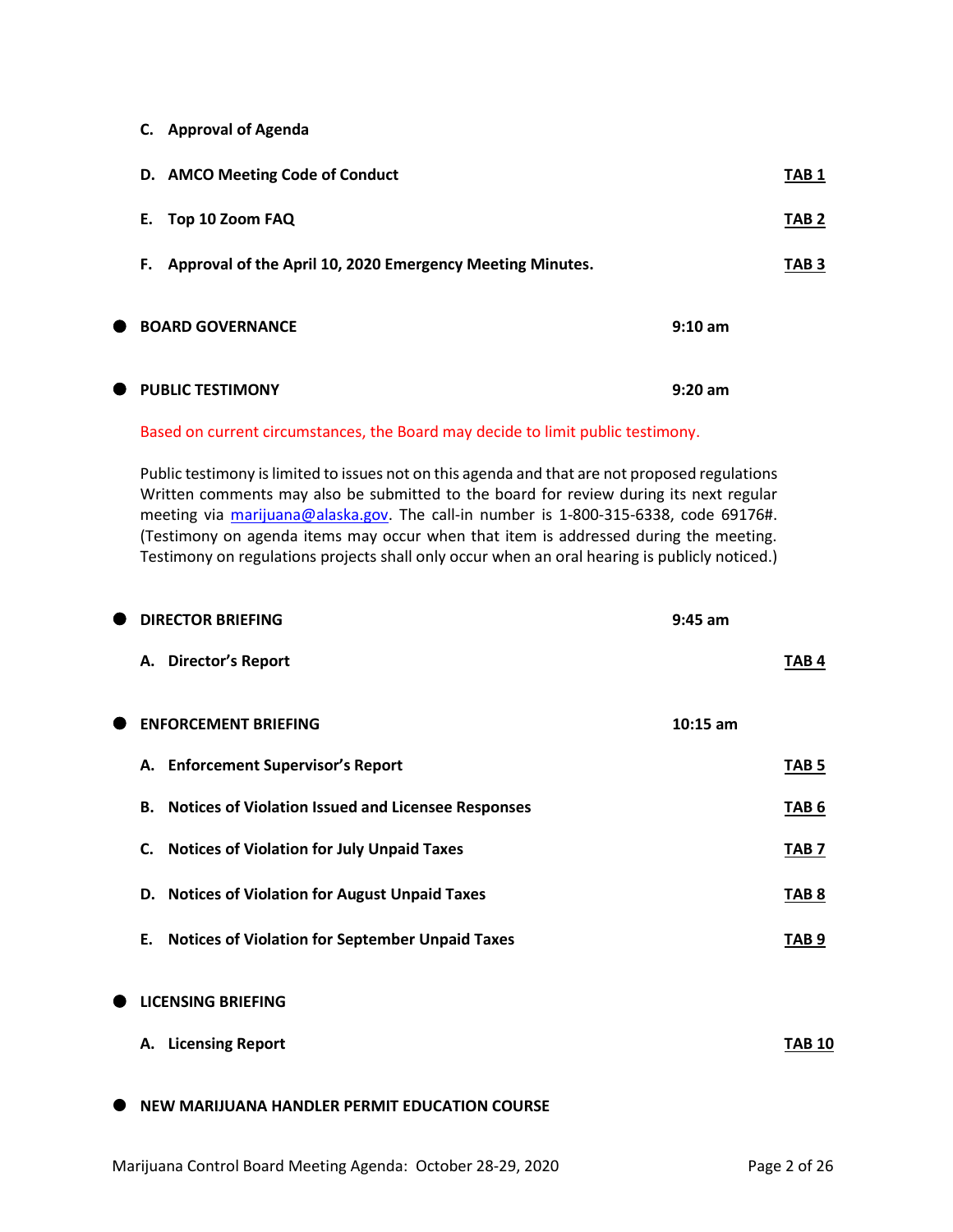|    | A. MHCP 033:<br>Applicant:             | <b>ACTA Alaska Marijuana Handler Certification Course</b><br>American Cannabis Training Association | <b>TAB 11</b> |
|----|----------------------------------------|-----------------------------------------------------------------------------------------------------|---------------|
| В. | <b>MCHP 034:</b>                       | <b>MHP Express</b>                                                                                  | <b>TAB 12</b> |
|    | Applicant:                             | Big Leaf Alaska                                                                                     |               |
|    |                                        | NEW LIMITED MARIJUANA CULTIVATION FACILITY APPLICATIONS                                             |               |
|    | A. License #25707:                     | The Hangar AK                                                                                       | <b>TAB 13</b> |
|    | Licensee:                              | Lake Landing Investments, LLC                                                                       |               |
|    | <b>Premises Address:</b>               | 1540 N. Shoreline Drive                                                                             |               |
|    |                                        | Wasilla, AK 99654                                                                                   |               |
|    | Local Government:                      | Matanuska-Susitna Borough                                                                           |               |
|    |                                        | <b>NEW RETAIL MARIJUANA STORE APPLICATIONS</b>                                                      |               |
|    | A. License #24238                      | <b>Ganja Guys of Alaska</b>                                                                         | <b>TAB 14</b> |
|    | Licensee:                              | Caribbean Dreams, LLC                                                                               |               |
|    | <b>Premises Address:</b>               | 101 E. International Airport Road                                                                   |               |
|    |                                        | Anchorage, AK 99518                                                                                 |               |
|    | Local Government:                      | Municipality of Anchorage                                                                           |               |
|    | <b>B.</b> License #25309               | <b>Voodoo Cannabis Company</b>                                                                      | <b>TAB 15</b> |
|    | Licensee:                              | Alaska Joint Ventures, LLC                                                                          |               |
|    | <b>Premises Address:</b>               | 930 Gambell Street                                                                                  |               |
|    |                                        | Anchorage, AK 99501                                                                                 |               |
|    | Local Government:                      | Municipality of Anchorage                                                                           |               |
|    | <b>OWNERSHIP TRANSFER APPLICATIONS</b> |                                                                                                     |               |
|    | A. License #10043:                     | <b>Alaskan Greenery</b>                                                                             | <b>TAB 16</b> |
|    | Licensee:                              | East Peak Holdings, LLC                                                                             |               |
|    | License Type:                          | Limited Marijuana Cultivation Facility                                                              |               |
|    | Premises Address:                      | 3250 Richardson Highway                                                                             |               |
|    |                                        | Valdez, AK 99686                                                                                    |               |
|    | Local Government:                      | Valdez                                                                                              |               |
|    | Transferor:                            | Michael Liljedahl                                                                                   |               |
|    | <b>B.</b> License #12328:              | <b>Aurora Blaze, LLC</b>                                                                            | <b>TAB 17</b> |
|    | Licensee:                              | Aurora Blaze, LLC: Clifford Russell at 100%                                                         |               |
|    | License Type:                          | <b>Standard Marijuana Cultivation Facility</b>                                                      |               |
|    | <b>Premises Address:</b>               | 2693 Arla Street<br>Fairbanks, AK 99709                                                             |               |
|    | Local Government:                      | Fairbanks North Star Borough                                                                        |               |
|    | Transferor:                            | Aurora Blaze, LLC: Brittany Gitschel at 100%.                                                       |               |
| C. | License #16170:                        | <b>Herbal Dreams, LLC</b>                                                                           | <b>TAB 18</b> |
|    | Licensee:                              | Herbal Dreams, LLC: Daniel Rogers Jr. at 100%                                                       |               |
|    | License Type:                          | <b>Standard Marijuana Cultivation Facility</b>                                                      |               |
|    |                                        |                                                                                                     |               |

Marijuana Control Board Meeting Agenda: October 28-29, 2020 Page 3 of 26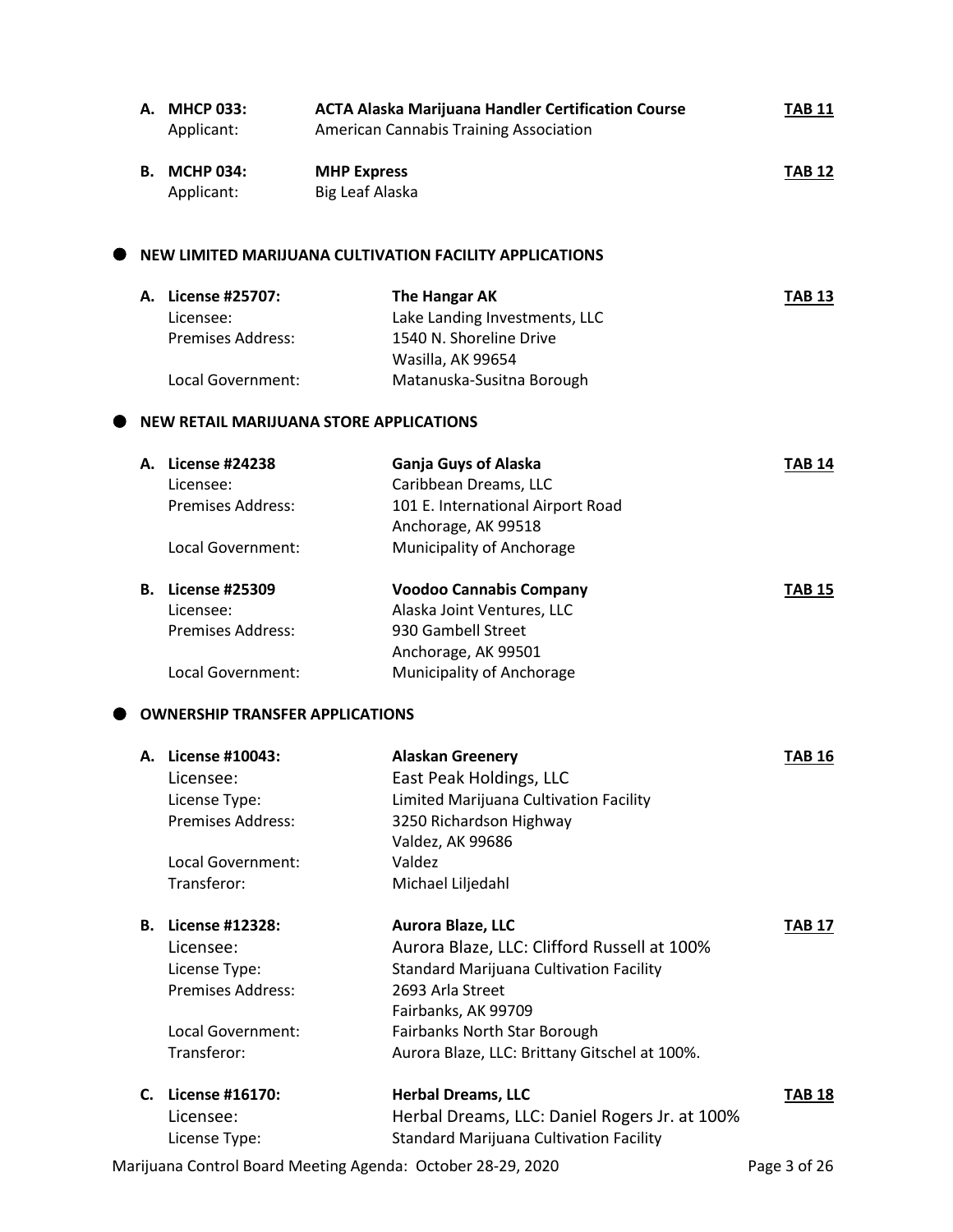| <b>Premises Address:</b> | 12825 W. Big Lake Road                           |
|--------------------------|--------------------------------------------------|
|                          | Wasilla, AK 99654                                |
| Local Government:        | Matanuska-Susitna Borough                        |
| Transferor:              | Herbal Dreams, LLC: Daniel Rogers Jr. at 50% and |
|                          | Thomas Russell at 50%.                           |

# **OPERATING PLAN CHANGES**

|    | A. License #10856:<br>Licensee: | <b>Raspberry Roots</b><br>Raspberry Roots, LLC   | <b>TAB 19</b> |
|----|---------------------------------|--------------------------------------------------|---------------|
|    | License Type:                   | <b>Standard Marijuana Cultivation Facility</b>   |               |
|    | Premises Address:               | 501 Raspberry Road, Suites 102                   |               |
|    |                                 | Anchorage, AK 99518                              |               |
|    | Local Government:               | Municipality of Anchorage                        |               |
| В. | <b>License #10959:</b>          | Green Go, LLC                                    | <b>TAB 20</b> |
|    | Licensee:                       | Green Go, LLC                                    |               |
|    | License Type:                   | <b>Standard Marijuana Cultivation Facility</b>   |               |
|    | <b>Premises Address:</b>        | 101 Post Road                                    |               |
|    |                                 | Anchorage, AK 99501                              |               |
|    | Local Government:               | Municipality of Anchorage                        |               |
|    | C. License #11118:              | <b>Mercy Tree of Alaska</b>                      | <b>TAB 21</b> |
|    | Licensee:                       | B2C2LH, LLC                                      |               |
|    | License Type:                   | <b>Standard Marijuana Cultivation Facility</b>   |               |
|    | Premises Address:               | 1648 N. Post Road                                |               |
|    |                                 | Anchorage, AK 99501                              |               |
|    | Local Government:               | Municipality of Anchorage                        |               |
|    | D. License #12770:              | <b>Secret Garden Cannabis</b>                    | <b>TAB 22</b> |
|    | Licensee:                       | Axion Enterprises, LLC                           |               |
|    | License Type:                   | <b>Standard Marijuana Cultivation Facility</b>   |               |
|    | Premises Address:               | 726 E. 15 <sup>th</sup> Avenue, Suite 3          |               |
|    | Local Government:               | Anchorage, AK 99501<br>Municipality of Anchorage |               |
|    |                                 |                                                  |               |
| Е. | License #13249:                 | <b>X-Tracted Laboratories</b>                    | <b>TAB 23</b> |
|    | Licensee:                       | Royal Mountain Extracts, LLC                     |               |
|    | License Type:                   | Marijuana Product Manufacturing Facility         |               |
|    | Premises Address:               | 38957 S. Commercial Drive                        |               |
|    |                                 | Talkeetna, AK 99676                              |               |
|    | Local Government:               | Matanuska-Susitna Borough                        |               |
| F. | <b>License #13776:</b>          | Alaska Skunkworks, LLC                           | <b>TAB 24</b> |
|    | Licensee:                       | Alaska Skunkworks, LLC                           |               |
|    | License Type:                   | <b>Standard Marijuana Cultivation Facility</b>   |               |
|    | Premises Address:               | 37331 S. Talkeetna Spur Road                     |               |
|    |                                 | Talkeetna, AK 99676<br>Matanuska-Susitna Borough |               |
|    | Local Government:               |                                                  |               |

Marijuana Control Board Meeting Agenda: October 28-29, 2020 Page 4 of 26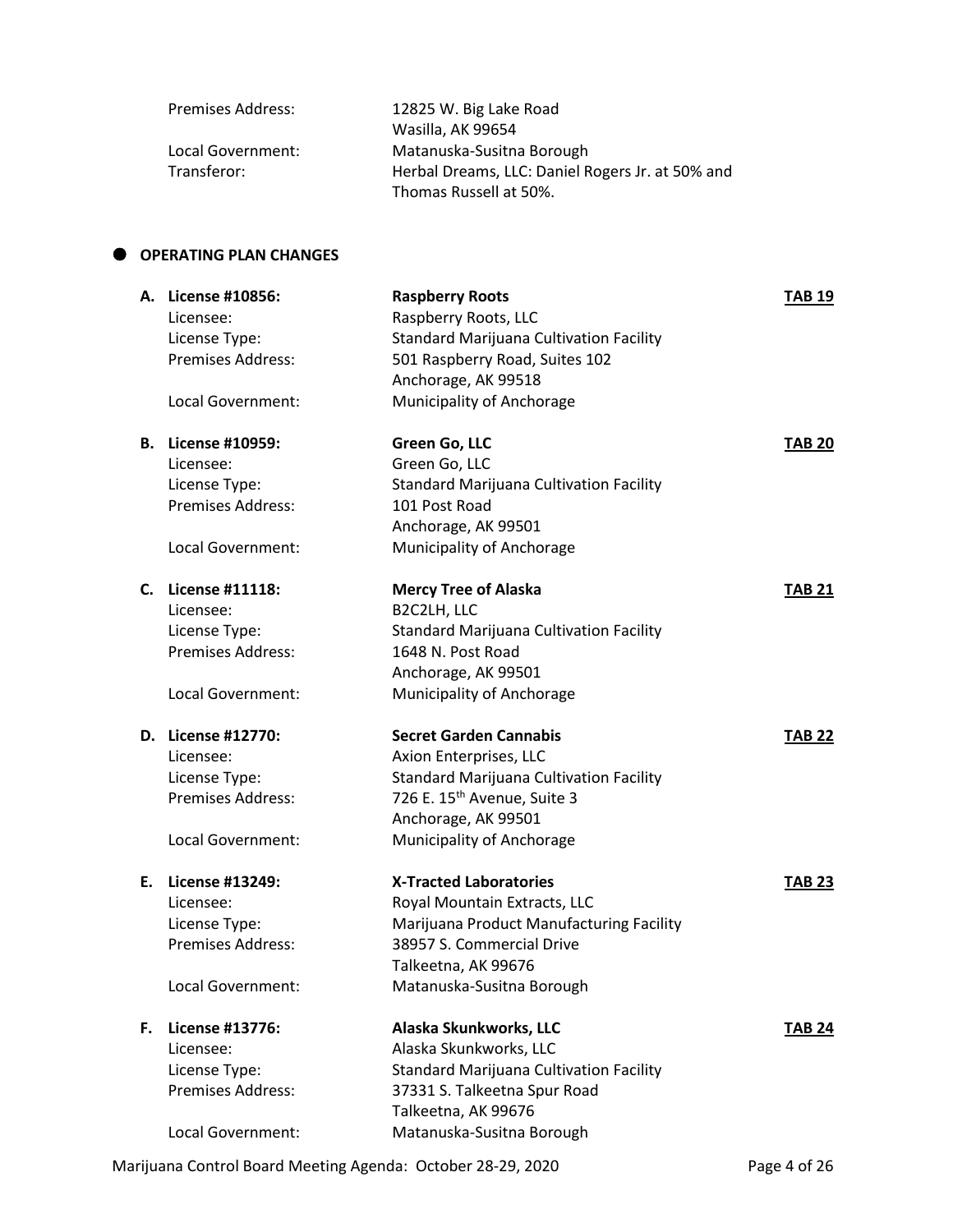|    | G. License #14245:    | <b>CannaFrost</b>                              | <b>TAB 25</b> |
|----|-----------------------|------------------------------------------------|---------------|
|    | Licensee:             | Pharma Initiative, LLC                         |               |
|    | License Type:         | Limited Marijuana Cultivation Facility         |               |
|    | Premises Address:     | 4315 E Dimond Way                              |               |
|    |                       | Wasilla, AK 99654                              |               |
|    | Local Government:     | Matanuska-Susitna Borough                      |               |
|    | H. License #14706     | <b>Denali Herb Company</b>                     | <b>TAB 26</b> |
|    | Licensee:             | DHC, LLC                                       |               |
|    | License Type:         | Limited Marijuana Cultivation Facility         |               |
|    | Premises Address:     | 1328 E. Fairview Loop Road, Suite A            |               |
|    |                       | Wasilla, AK 99654                              |               |
|    | Local Government:     | Matanuska-Susitna Borough                      |               |
| I. | License #17389:       | <b>Kreative Konfections, LLC</b>               | <b>TAB 27</b> |
|    | Licensee:             | Kreative Konfections, LLC                      |               |
|    | License Type:         | Marijuana Product Manufacturing Facility       |               |
|    | Premises Address:     | 2301 S. Knik-Goose Bay Road, #5                |               |
|    |                       | Wasilla, AK 99654-0492                         |               |
|    | Local Government:     | Matanuska-Susitna Borough                      |               |
| J. | <b>License #17452</b> | <b>Bristol Bay Bud Company</b>                 | <b>TAB 28</b> |
|    | Licensee:             | Bristol Bay Bud Company, LLC                   |               |
|    | License Type:         | <b>Standard Marijuana Cultivation Facility</b> |               |
|    | Premises Address:     | 2439 S. Ridgecrest                             |               |
|    |                       | Wasilla, AK 99623                              |               |
|    | Local Government:     | Matanuska-Susitna Borough                      |               |
| К. | License #21069:       | Wildflower                                     | <b>TAB 29</b> |
|    | Licensee:             | Three Sisters, LLC                             |               |
|    | License Type:         | Retail Marijuana Store                         |               |
|    | Premises Address:     | 158 Alimaq Drive                               |               |
|    |                       | Kodiak, AK 99615                               |               |
|    | Local Government:     | City of Kodiak; Kodiak Island Borough          |               |
| L. | License #24237:       | <b>Caradundy Colas</b>                         | <b>TAB 30</b> |
|    | Licensee:             | Caradundy Colas, LLC                           |               |
|    | License Type:         | Limited Marijuana Cultivation Facility         |               |
|    | Premises Address:     | 7371 W. Captain Hook Drive                     |               |
|    |                       | Wasilla, AK 99623                              |               |
|    | Local Government:     | Matanuska-Susitna Borough                      |               |
|    |                       |                                                |               |
|    | <b>NEW DRODUCTS</b>   |                                                |               |

# $\bullet$  NEW PRODUCTS

| A. License #12471:       | <b>AMG Concentrates</b>                      | <b>TAB 31</b> |
|--------------------------|----------------------------------------------|---------------|
| Licensee:                | Alaska Wild Coyote, Inc.                     |               |
| License Type:            | Marijuana Concentrate Manufacturing Facility |               |
| <b>Premises Address:</b> | 838 Bonanza Avenue                           |               |

Marijuana Control Board Meeting Agenda: October 28-29, 2020 Page 5 of 26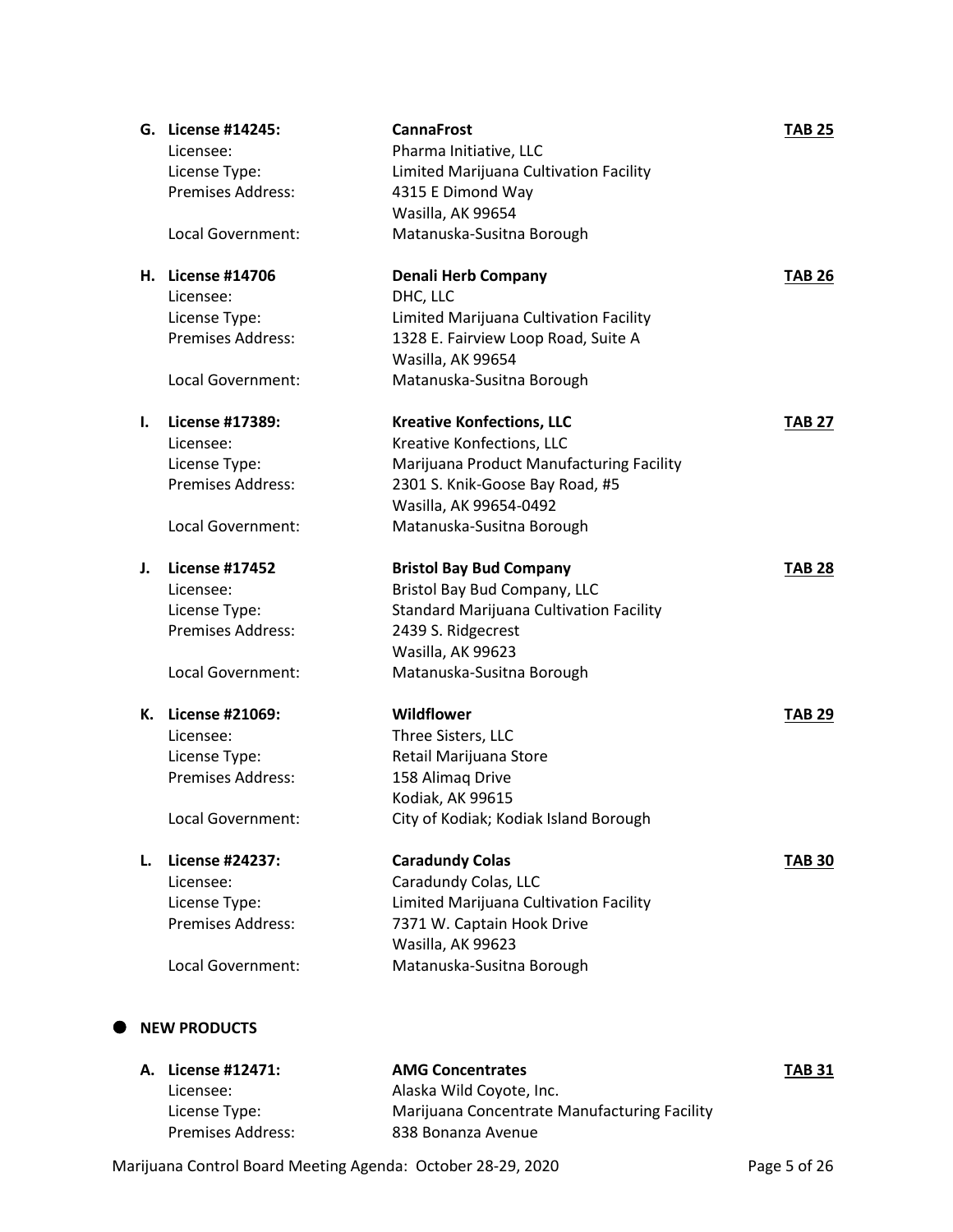|    | Local Governments:       | Anchorage, AK 99518-1707<br>City of Fairbanks; Fairbanks North Star Borough |        |
|----|--------------------------|-----------------------------------------------------------------------------|--------|
| В. | License #16006:          | <b>Arctic Bakery, LLC</b>                                                   | TAB 32 |
|    | Licensee:                | Arctic Bakery, LLC                                                          |        |
|    | License Type:            | Marijuana Product Manufacturing Facility                                    |        |
|    | <b>Premises Address:</b> | 1409 Well Street                                                            |        |
|    |                          | Fairbanks, AK 99701                                                         |        |
|    | Local Governments:       | City of Fairbanks; Fairbanks North Star Borough                             |        |
|    | C. License #17389:       | <b>Kreative Konfections, LLC</b>                                            | TAB 33 |
|    | Licensee:                | Kreative Konfections, LLC                                                   |        |
|    | License Type:            | Marijuana Product Manufacturing Facility                                    |        |
|    | <b>Premises Address:</b> | 2301 S. Knik-Goose Bay Road, #5                                             |        |
|    |                          | Wasilla, AK 99654-0492                                                      |        |
|    | Local Governments:       | Matanuska-Susitna Borough                                                   |        |
|    |                          |                                                                             |        |

### **LICENSE RENEWAL APPLICATIONS**

### **A. Board Consideration**

| 1. | License #10156:           | <b>Herbal Instincts</b>                                          | <b>TAB 34</b> |
|----|---------------------------|------------------------------------------------------------------|---------------|
|    | Licensee:                 | Timeless Adventures, LLC                                         |               |
|    | License Type:             | <b>Standard Marijuana Cultivation Facility</b>                   |               |
|    | <b>Premises Address:</b>  | 405 Ream Lane                                                    |               |
|    |                           | Fairbanks, AK 99701                                              |               |
|    | Local Government:         | Fairbanks North Star Borough                                     |               |
|    | <b>For Consideration:</b> | MJ-20a Residency Exemption Affidavit was submitted by one        |               |
|    |                           | of the licensees for board consideration.                        |               |
| 2. | License #10657:           | <b>JWS Enterprises</b>                                           | <b>TAB 35</b> |
|    | Licensee:                 | James W Strassburg                                               |               |
|    | License Type:             | <b>Standard Marijuana Cultivation Facility</b>                   |               |
|    | <b>Premises Address:</b>  | 3000 West Tongass Narrows                                        |               |
|    |                           | Ketchikan, AK 99901                                              |               |
|    | Local Government:         | Ketchikan Gateway Borough                                        |               |
|    | <b>For Consideration:</b> | <b>Consideration of MJ-20a Residency Exemption Affidavit for</b> |               |
|    |                           | James Strassburg.                                                |               |
| 3. | License #15124:           | <b>Fairbanks Analytical Testing, LLC</b>                         | <b>TAB 36</b> |
|    | Licensee:                 | <b>Fairbanks Analytical Testing, LLC</b>                         |               |
|    | License Type:             | <b>Marijuana Testing Facility</b>                                |               |
|    | <b>Premises Address:</b>  | 1521 Stacia Street, Suite A                                      |               |
|    |                           | Fairbanks, AK 99701                                              |               |
|    | Local Government:         | City of Fairbanks; Fairbanks North Star Borough                  |               |
|    | <b>For Consideration:</b> | Confidential information disclosed on Form MJ-20.                |               |
| 4. | License #16213:           | <b>Alaskan Kush Company</b>                                      | <b>TAB 37</b> |
|    | l icancaa:                | Alaskan Kush Company II C                                        |               |

Licensee: Alaskan Kush Company LLC

Marijuana Control Board Meeting Agenda: October 28-29, 2020 Page 6 of 26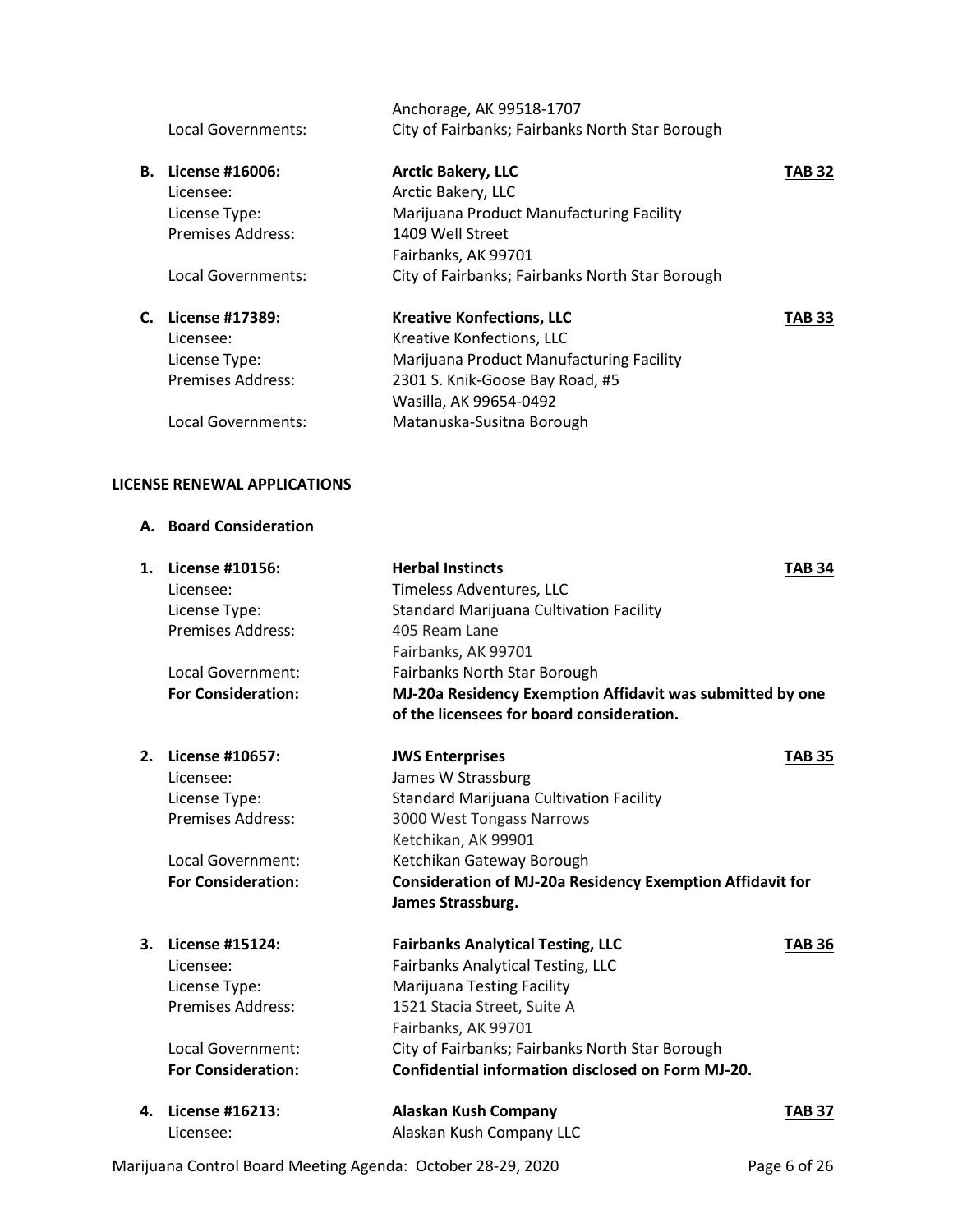| License Type:             | Retail Marijuana Store                                        |
|---------------------------|---------------------------------------------------------------|
| <b>Premises Address:</b>  | 159 S Franklin Street                                         |
|                           | Juneau, AK 99801                                              |
| Local Government:         | City and Borough of Juneau                                    |
| <b>For Consideration:</b> | One of the 50% owners does not qualify as an Alaska           |
|                           | resident. Licensee asks to renew the license while a transfer |
|                           | of controlling interest application is pending.               |

# **B. Notices of Violation Received**

|    | 1. License #10004:<br>Licensee: | <b>Talkeetna Herb Company</b><br>Krystal L Dietrich    | <b>TAB 38</b> |
|----|---------------------------------|--------------------------------------------------------|---------------|
|    | License Type:                   | <b>Standard Marijuana Cultivation Facility</b>         |               |
|    | Premises Address:               | 32500 South Talkeetna Spur Road                        |               |
|    |                                 | Talkeetna, AK 99676                                    |               |
|    | Local Government:               | Matanuska-Susitna Borough                              |               |
|    | <b>For Consideration:</b>       | One NOV for tax delinquency.                           |               |
|    | 2. License #10025:              | <b>Moose Garden, LLC</b>                               | <b>TAB 39</b> |
|    | Licensee:                       | Moose Garden, LLC                                      |               |
|    | License Type:                   | <b>Standard Marijuana Cultivation Facility</b>         |               |
|    | Premises Address:               | 32273 Old Nash Road                                    |               |
|    |                                 | Seward, AK 99664                                       |               |
|    | Local Government:               | Kenai Peninsula Borough                                |               |
|    | <b>For Consideration:</b>       | One NOV for METRC discrepancies regarding clone count. |               |
| 3. | License #10040:                 | <b>Alaska Precision</b>                                | <b>TAB 40</b> |
|    | Licensee:                       | David J. Straub                                        |               |
|    | License Type:                   | Limited Marijuana Cultivation Facility                 |               |
|    | Premises Address:               | 15520 E. Birch Circle                                  |               |
|    |                                 | Willow, AK 99688                                       |               |
|    | Local Government:               | Matanuska-Susitna Borough                              |               |
|    | <b>For Consideration:</b>       | Three NOVs for tax delinquency.                        |               |
| 4. | License #10080:                 | <b>Dream Green Farms</b>                               | <b>TAB 41</b> |
|    | Licensee:                       | DGF Enterprises, Inc.                                  |               |
|    | License Type:                   | <b>Standard Marijuana Cultivation Facility</b>         |               |
|    | Premises Address:               | 2939 Porcupine Drive, Suite A                          |               |
|    |                                 | Anchorage, AK 99501-3118                               |               |
|    | Local Government:               | Municipality of Anchorage                              |               |
|    | <b>For Consideration:</b>       | Two NOVs for tax delinquency.                          |               |
| 5. | License #10112:                 | <b>Great Alaskan Bud Company</b>                       | <b>TAB 42</b> |
|    | Licensee:                       | SP&C Enterprises, LLC                                  |               |
|    | License Type:                   | <b>Standard Marijuana Cultivation Facility</b>         |               |
|    | Premises Address:               | 1905 Livengood Avenue                                  |               |
|    |                                 | Fairbanks, AK 99701                                    |               |
|    | <b>Local Governments:</b>       | City of Fairbanks; Fairbanks North Star Borough        |               |
|    | <b>For Consideration:</b>       | One NOV for tax delinquency.                           |               |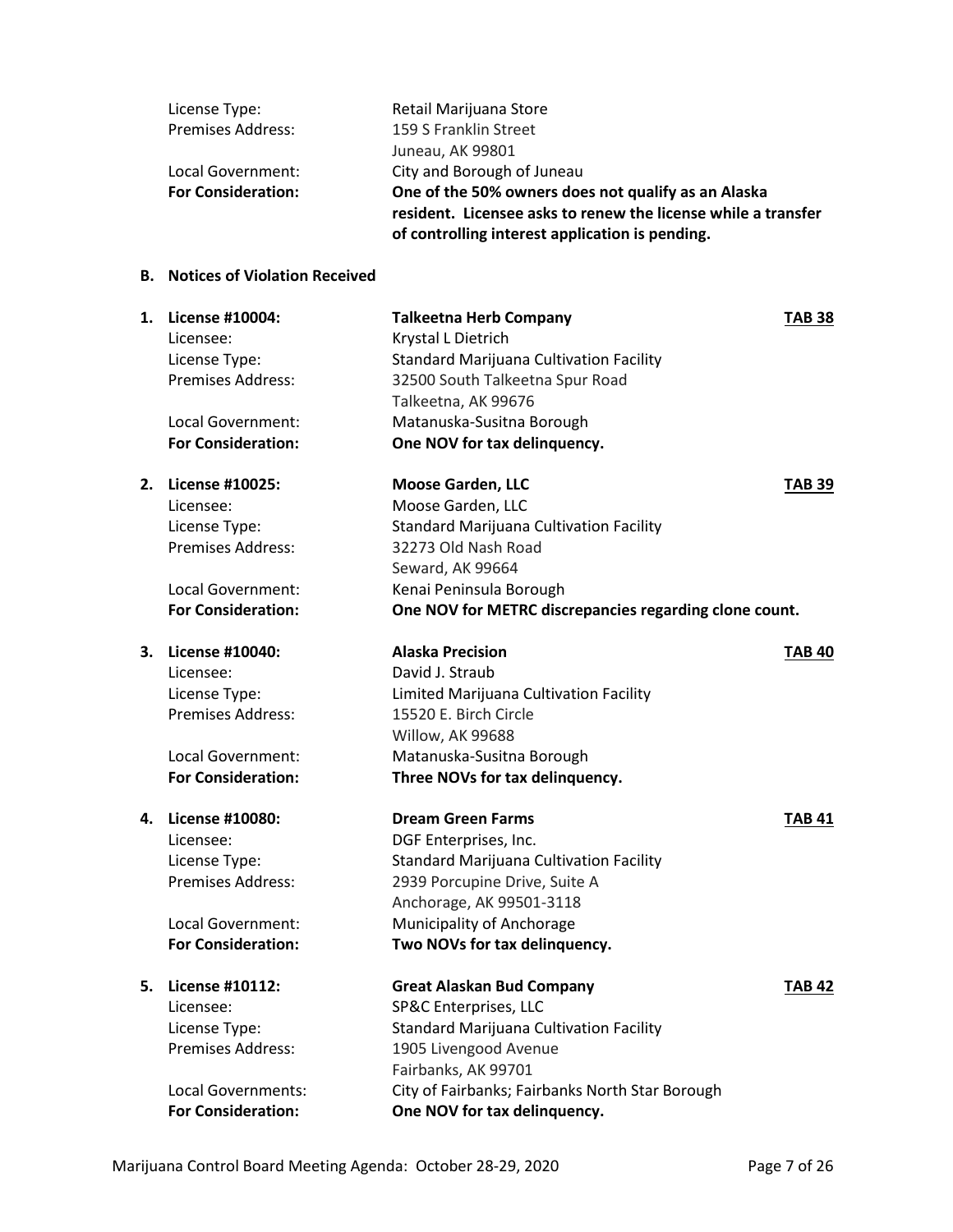|    | 6. License #10122:<br>Licensee:<br>License Type:<br>Premises Address:<br>Local Government:<br><b>For Consideration:</b>         | <b>Stoney Creek Growers, LLC</b><br><b>Stoney Creek Growers, LLC</b><br>Limited Marijuana Cultivation Facility<br>33485 Vinewood Lane<br>Seward, AK 99664<br>Kenai Peninsula Borough<br>Four NOVs for tax delinquency.                                     | <b>TAB 43</b> |
|----|---------------------------------------------------------------------------------------------------------------------------------|------------------------------------------------------------------------------------------------------------------------------------------------------------------------------------------------------------------------------------------------------------|---------------|
|    | 7. License #10163:<br>Licensee:<br>License Type:<br>Premises Address:<br>Local Government:<br><b>For Consideration:</b>         | <b>The 420</b><br>Susan J Burrell<br>Retail Marijuana Store<br>307 N. Nordic Drive<br>Petersburg, AK 99833<br>Petersburg Borough<br>One NOV, self-reported issue with METRC regarding<br>accepting a delivery on the wrong date.                           | <b>TAB 44</b> |
| 8. | <b>License #10166:</b><br>Licensee:<br>License Type:<br>Premises Address:<br>Local Government:<br><b>For Consideration:</b>     | <b>Good LLC</b><br>Good LLC<br><b>Standard Marijuana Cultivation Facility</b><br>1949 Franke Avenue<br>Fairbanks, AK 99701<br>Fairbanks North Star Borough<br>One NOV for creating a package exceeding five pounds before<br>a new regulation took effect. | <b>TAB 45</b> |
|    | 9. License #10170:<br>Licensee:<br>License Type:<br>Premises Address:<br>Local Government:<br><b>For Consideration:</b>         | <b>Green Degree</b><br><b>Coman Farming Corporation</b><br>Limited Marijuana Cultivation Facility<br>2301 South Knik Goose-Bay Road #1<br>Wasilla, AK 99654<br>Matanuska-Susitna Borough<br>One NOV regarding video surveillance coverage.                 | <b>TAB 46</b> |
|    | 10. License #10279:<br>Licensee:<br>License Type:<br><b>Premises Address:</b><br>Local Government:<br><b>For Consideration:</b> | <b>GoodSinse LLC</b><br>GoodSinse LLC<br>Standard Marijuana Cultivation Facility<br>2604 Davis Road<br>Fairbanks, AK 99709<br>City of Fairbanks; Fairbanks North Star Borough<br>One NOV for an odor complaint.                                            | TAB 47        |
|    | 11. License #10308:<br>Licensee:<br>License Type:<br><b>Premises Address:</b>                                                   | <b>Greendreams Cultivation</b><br>Birchie J Walter; Tammy L Walter; Steve Baskin<br>Limited Marijuana Cultivation Facility<br>680 Winch Road<br>Fairbanks, AK 99712<br>Fairbanks North Star Borough                                                        | <b>TAB 48</b> |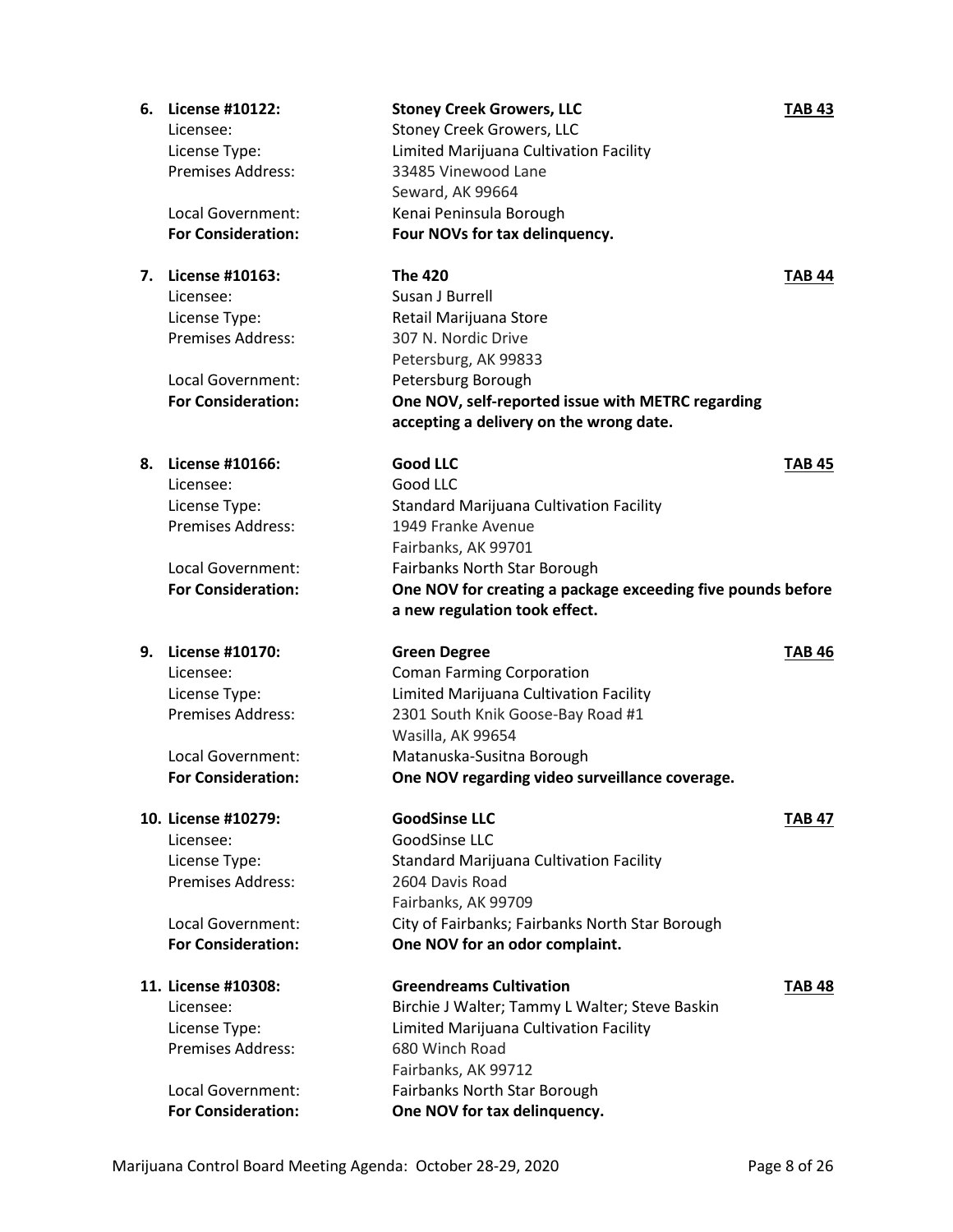| 12. License #10481:       | <b>Goldhill Gardens</b>                                                | <b>TAB 49</b> |
|---------------------------|------------------------------------------------------------------------|---------------|
| Licensee:                 | Robert M Mikol                                                         |               |
| License Type:             | <b>Standard Marijuana Cultivation Facility</b>                         |               |
| <b>Premises Address:</b>  | 2941 "C" Goldhill Road                                                 |               |
|                           | Fairbanks, AK 99709                                                    |               |
| Local Government:         | Fairbanks North Star Borough                                           |               |
| <b>For Consideration:</b> | One NOV for tax delinquency.                                           |               |
|                           |                                                                        |               |
| 13. License #10514:       | <b>Boreal Inc.</b>                                                     | <b>TAB 50</b> |
| Licensee:                 | Boreal Inc.                                                            |               |
| License Type:             | <b>Standard Marijuana Cultivation Facility</b>                         |               |
| <b>Premises Address:</b>  | 680 Winch Road                                                         |               |
|                           | Fairbanks, AK 99709                                                    |               |
| Local Government:         | Fairbanks North Star Borough                                           |               |
| <b>For Consideration:</b> | One NOV for tax delinquency.                                           |               |
| 14. License #10592:       | <b>Alaska Cannabis Cultivators</b>                                     | <b>TAB 51</b> |
| Licensee:                 | <b>Brandon M Roybal</b>                                                |               |
| License Type:             | <b>Standard Marijuana Cultivation Facility</b>                         |               |
| Premises Address:         | 3665 Worrell Avenue                                                    |               |
|                           | Fairbanks, AK 99701                                                    |               |
| Local Government:         | Fairbanks North Star Borough                                           |               |
| <b>For Consideration:</b> | Two NOVs for tax delinquency.                                          |               |
| 15. License #10671:       | Alaska Cannabis Exchange, LLC                                          | <b>TAB 52</b> |
| Licensee:                 | Alaska Cannabis Exchange, LLC                                          |               |
| License Type:             | <b>Standard Marijuana Cultivation Facility</b>                         |               |
| <b>Premises Address:</b>  | 1805 & 1807 West 47 <sup>th</sup> Avenue                               |               |
|                           | Anchorage, AK 99517                                                    |               |
| Local Government:         | Municipality of Anchorage                                              |               |
| <b>For Consideration:</b> | One NOV for an odor complaint.                                         |               |
| 16. License #10799:       | <b>Calm N Collective</b>                                               | <b>TAB 53</b> |
| Licensee:                 | Calm N Collective LLC                                                  |               |
| License Type:             | Standard Marijuana Cultivation Facility                                |               |
| Premises Address:         | 13886 W. Parks Highway                                                 |               |
|                           | Houston, AK 99694-0085                                                 |               |
| Local Government:         | City of Houston; Matanuska Susitna Borough                             |               |
| <b>For Consideration:</b> | One NOV for Operating Plan discrepancies, one NOV for admitting        |               |
|                           | visitors without badges, multiple NOVs regarding transporting          |               |
|                           | marijuana out of state, one NOV for missing video surveillance record, |               |
|                           | one NOV for inaccurate METRC tracking, one NOV for business record     |               |
|                           | logs, one NOV for employee badges, one NOV for tax delinquency.        |               |
|                           |                                                                        |               |
| 17. License #10844:       | <b>Green Elephant, LLC</b>                                             | <b>TAB 54</b> |
| Licensee:                 | Green Elephant, LLC                                                    |               |
| License Type:             | Retail Marijuana Store                                                 |               |
| Premises Address:         | 101 Mill Street, Suite B                                               |               |
|                           | Juneau, AK 99801                                                       |               |
| Local Government:         | City and Borough of Juneau                                             |               |

Marijuana Control Board Meeting Agenda: October 28-29, 2020 Page 9 of 26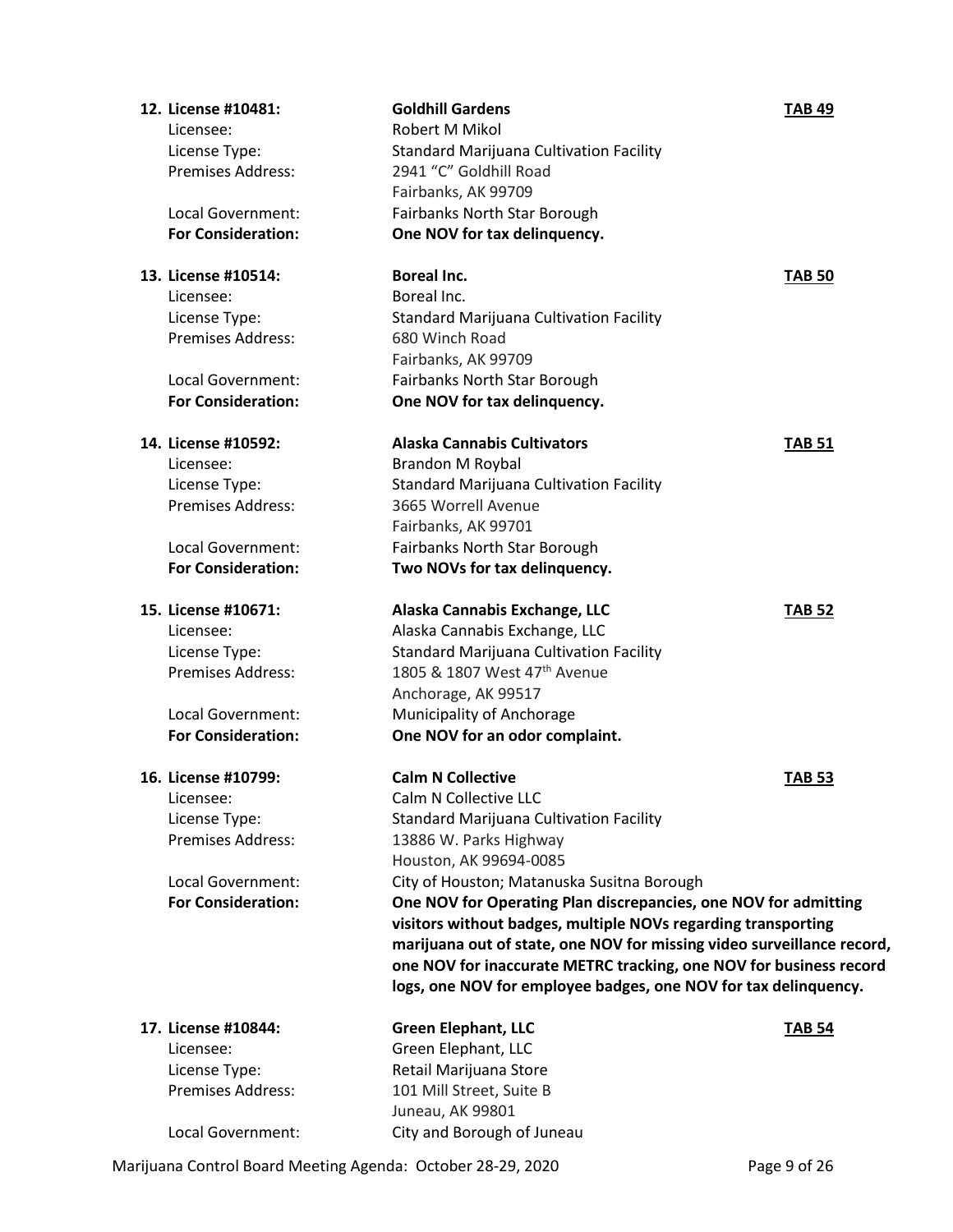| <b>For Consideration:</b> | One NOV for the warnings in audio advertisements not being played at<br>the same speed as the advertisement. |               |
|---------------------------|--------------------------------------------------------------------------------------------------------------|---------------|
| 18. License #10873:       | <b>The Stoney Moose</b>                                                                                      | <b>TAB 55</b> |
| Licensee:                 | E & M Holdings, LLC                                                                                          |               |
| License Type:             | Retail Marijuana Store                                                                                       |               |
| Premises Address:         | 127 Stedman Street                                                                                           |               |
|                           | Ketchikan, AK 99901                                                                                          |               |
| Local Governments:        | City of Ketchikan, Ketchikan Gateway Borough                                                                 |               |
| <b>For Consideration:</b> | One NOV for accepting an incorrectly dated manifest.                                                         |               |
| 19. License #10883:       | <b>Rainforest Cannabis</b>                                                                                   | <b>TAB 56</b> |
| Licensee:                 | Gary Croy; Lorraine C Kolanko; Jason C Kolanko                                                               |               |
| License Type:             | Retail Marijuana Store                                                                                       |               |
| <b>Premises Address:</b>  | 726 Water Street                                                                                             |               |
|                           | Ketchikan, AK 99901                                                                                          |               |
| Local Government:         | City of Ketchikan, Ketchikan Gateway Borough                                                                 |               |
| <b>For Consideration:</b> | One NOV for employees not wearing badges.                                                                    |               |
| 20. License #11319:       | <b>Frontier Grow Labs, LLC</b>                                                                               | <b>TAB 57</b> |
| Licensee:                 | Frontier Grow Labs, LLC                                                                                      |               |
| License Type:             | <b>Standard Marijuana Cultivation Facility</b>                                                               |               |
| <b>Premises Address:</b>  | 1725 Richardson Highway, Suite 108                                                                           |               |
|                           | North Pole, AK 99705                                                                                         |               |
| Local Government:         | Fairbanks North Star Borough                                                                                 |               |
| <b>For Consideration:</b> | Three NOVs for tax delinquency.                                                                              |               |
| 21. License #11411:       | <b>Denali Dispensaries, LLC</b>                                                                              | <b>TAB 58</b> |
| Licensee:                 | Denali Dispensaries, LLC                                                                                     |               |
| License Type:             | Retail Marijuana Store                                                                                       |               |
| Premises Address:         | 225 E 5 <sup>th</sup> Avenue                                                                                 |               |
|                           | Anchorage, AK 99501                                                                                          |               |
| Local Government:         | Municipality of Anchorage                                                                                    |               |
| <b>For Consideration:</b> | One NOV for an unapproved transfer of controlling interest.                                                  |               |
| 22. License #11413:       | <b>Denali Dispensaries, LLC</b>                                                                              | <b>TAB 59</b> |
| Licensee:                 | Denali Dispensaries, LLC                                                                                     |               |
| License Type:             | Standard Marijuana Cultivation Facility                                                                      |               |
| Premises Address:         | 4603 Pittman Road                                                                                            |               |
|                           | Wasilla, AK 99623                                                                                            |               |
| Local Government:         | Matanuska-Susitna Borough                                                                                    |               |
| <b>For Consideration:</b> | One NOV for an unapproved transfer of controlling interest, one NOV                                          |               |
|                           | for an odor complaint.                                                                                       |               |
| 23. License #11519:       | <b>Permafrost Distributors</b>                                                                               | <b>TAB 60</b> |
| Licensee:                 | Chase R Griffith                                                                                             |               |
| License Type:             | Limited Marijuana Cultivation Facility                                                                       |               |
| Premises Address:         | 32630 June Drive                                                                                             |               |
|                           | Sterling, AK 99672                                                                                           |               |
| Local Government:         | Kenai Peninsula Borough                                                                                      |               |

Marijuana Control Board Meeting Agenda: October 28-29, 2020 Page 10 of 26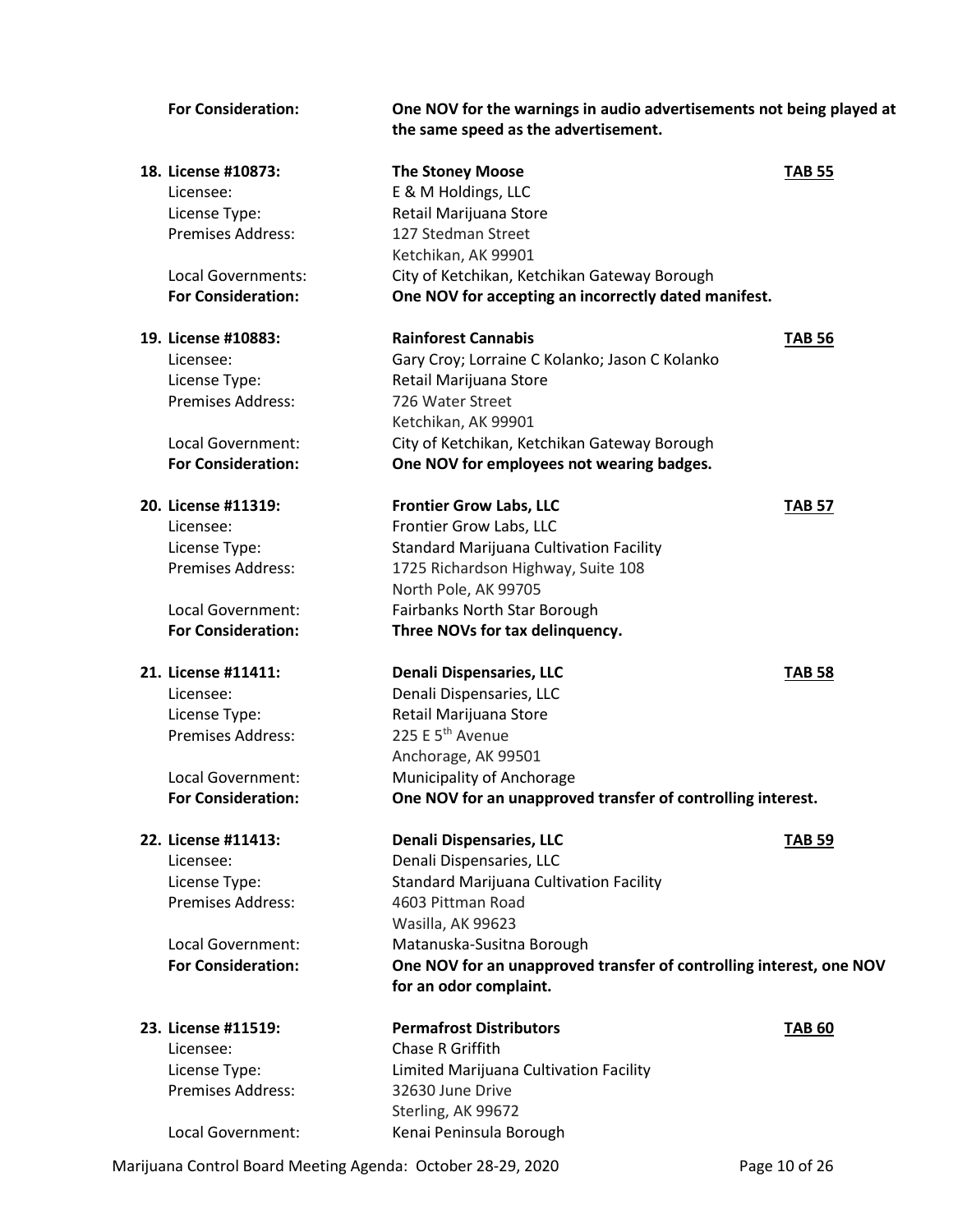# **For Consideration: One NOV for tax delinquency. 24. License #11605: Stoned Salmon Farms TAB 61** Licensee: Always Redeye, LLC License Type: Standard Marijuana Cultivation Facility Premises Address: 1521 Stacia Street, Suite A Fairbanks, AK 99701 Local Government: City of Fairbanks; Fairbanks North Star Borough **For Consideration: Five NOVs for tax delinquency; Confidential tax information disclosed with Form MJ-20. 25. License #11617: Alaska Jane TAB 62** Licensee: Hunter Greens and Purples, LLC License Type: Standard Marijuana Cultivation Facility Premises Address: 67927 Virginia Avenue Homer, AK 99603 Local Government: Kenai Peninsula Borough **For Consideration: One NOV for tax delinquency. 26. License #11957: Last Frontier Joint Operations LLC TAB 63** Licensee: Last Frontier Joint Operations LLC License Type: Standard Marijuana Cultivation Facility Premises Address: 7180 Revilla Road, Suite 101 Ketchikan, AK 99901 Local Government: Ketchikan Gateway Borough **For Consideration: One NOV for tax delinquency. 27. License #12316: Anchorage Bowl, LLC TAB 64** Licensee: Anchorage Bowl, LLC License Type: Retail Marijuana Store Premises Address: 4000 Spenard Road Anchorage, AK 99517 Local Government: Municipality of Anchorage **For Consideration: One NOV for a sign not including the required warnings. 28. License #12317: Anchorage Bowl, LLC TAB 65** Licensee: Anchorage Bowl, LLC License Type: Limited Marijuana Cultivation Facility Premises Address: 4000 Spenard Road Anchorage, AK 99517 Local Government: Municipality of Anchorage **For Consideration: One NOV for tax odor. 29. License #12612: Absolem's Garden TAB 66** Licensee: Absolem's Garden, LLC License Type: Limited Marijuana Cultivation Facility Premises Address: 13247 East Wycoff Drive Palmer, AK 99645 Local Government: Matanuska-Susitna Borough **For Consideration: One NOV for tax delinquency.**

Marijuana Control Board Meeting Agenda: October 28-29, 2020 Page 11 of 26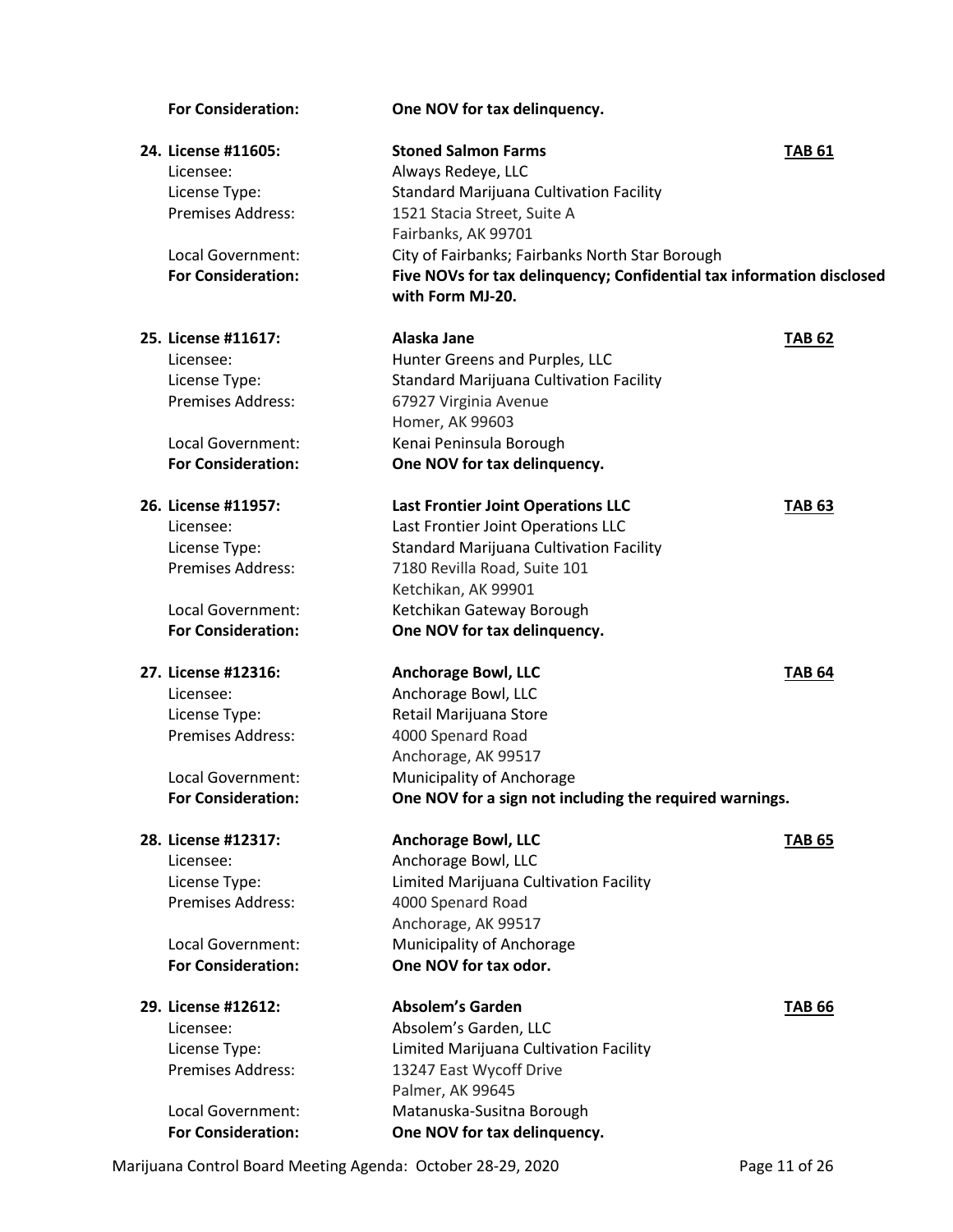| 30. License #12616:<br>Licensee:<br>License Type: | <b>Frisson Farms, LLC</b><br>Frisson Farms, LLC<br><b>Standard Marijuana Cultivation Facility</b> | <b>TAB 67</b> |
|---------------------------------------------------|---------------------------------------------------------------------------------------------------|---------------|
| <b>Premises Address:</b>                          | 5060 Haystack Drive<br>Fairbanks, AK 99712                                                        |               |
| Local Government:<br><b>For Consideration:</b>    | Fairbanks North Star Borough<br>Two NOVs for tax delinquency.                                     |               |
| 31. License #12618:                               | <b>Alaska Cannabis Company</b>                                                                    | <b>TAB 68</b> |
| Licensee:                                         | Hempco LLC                                                                                        |               |
| License Type:<br><b>Premises Address:</b>         | <b>Standard Marijuana Cultivation Facility</b><br>43280 Kenai Spur Highway                        |               |
|                                                   | Units A, B, C, & D                                                                                |               |
|                                                   | Nikiski, AK 99635                                                                                 |               |
| Local Government:                                 | Kenai Peninsula Borough                                                                           |               |
| <b>For Consideration:</b>                         | Five NOVs for tax delinquency.                                                                    |               |
| 32. License #12833:                               | Alaska Loven It, LLC                                                                              | <b>TAB 69</b> |
| Licensee:                                         | Alaska Loven It, LLC                                                                              |               |
| License Type:                                     | <b>Standard Marijuana Cultivation Facility</b>                                                    |               |
| Premises Address:                                 | 2908 Kachemak Drive                                                                               |               |
|                                                   | Homer, AK 99603                                                                                   |               |
| Local Governments:<br><b>For Consideration:</b>   | Homer; Kenai Peninsula Borough<br>Two NOVs for tax delinquency.                                   |               |
| 33. License #12872:                               | Greenstar, Inc.                                                                                   | <b>TAB 70</b> |
| Licensee:                                         | Greenstar, Inc.                                                                                   |               |
| License Type:                                     | <b>Standard Marijuana Cultivation Facility</b>                                                    |               |
| <b>Premises Address:</b>                          | 54843 Kenai Spur Highway                                                                          |               |
|                                                   | Nikiski, AK 99635-9999                                                                            |               |
| Local Government:                                 | Kenai Peninsula Borough                                                                           |               |
| <b>For Consideration:</b>                         | One NOV for tax delinquency.                                                                      |               |
| 34. License #12919:                               | <b>Blueberry Hill, LLC</b>                                                                        | <b>TAB 71</b> |
| Licensee:                                         | Blueberry Hill, LLC                                                                               |               |
| License Type:                                     | Limited Marijuana Cultivation Facility                                                            |               |
| <b>Premises Address:</b>                          | 6990 S. Yohn Bay Place                                                                            |               |
|                                                   | Wasilla, AK 99623                                                                                 |               |
| Local Government:<br><b>For Consideration:</b>    | Matanuska-Susitna Borough                                                                         |               |
|                                                   | One NOV for an unapproved transfer of controlling interest.                                       |               |
| 35. License #13299:                               | <b>Down to Earth Farms</b>                                                                        | <b>TAB 72</b> |
| Licensee:                                         | Zlorg, LLC                                                                                        |               |
| License Type:                                     | Limited Marijuana Cultivation Facility                                                            |               |
| Premises Address:                                 | 20288 East Birch Hill Drive                                                                       |               |
| Local Government:                                 | Palmer, AK 99645<br>Matanuska-Susitna Borough                                                     |               |
| <b>For Consideration:</b>                         | One NOV for tax delinquency.                                                                      |               |
|                                                   |                                                                                                   |               |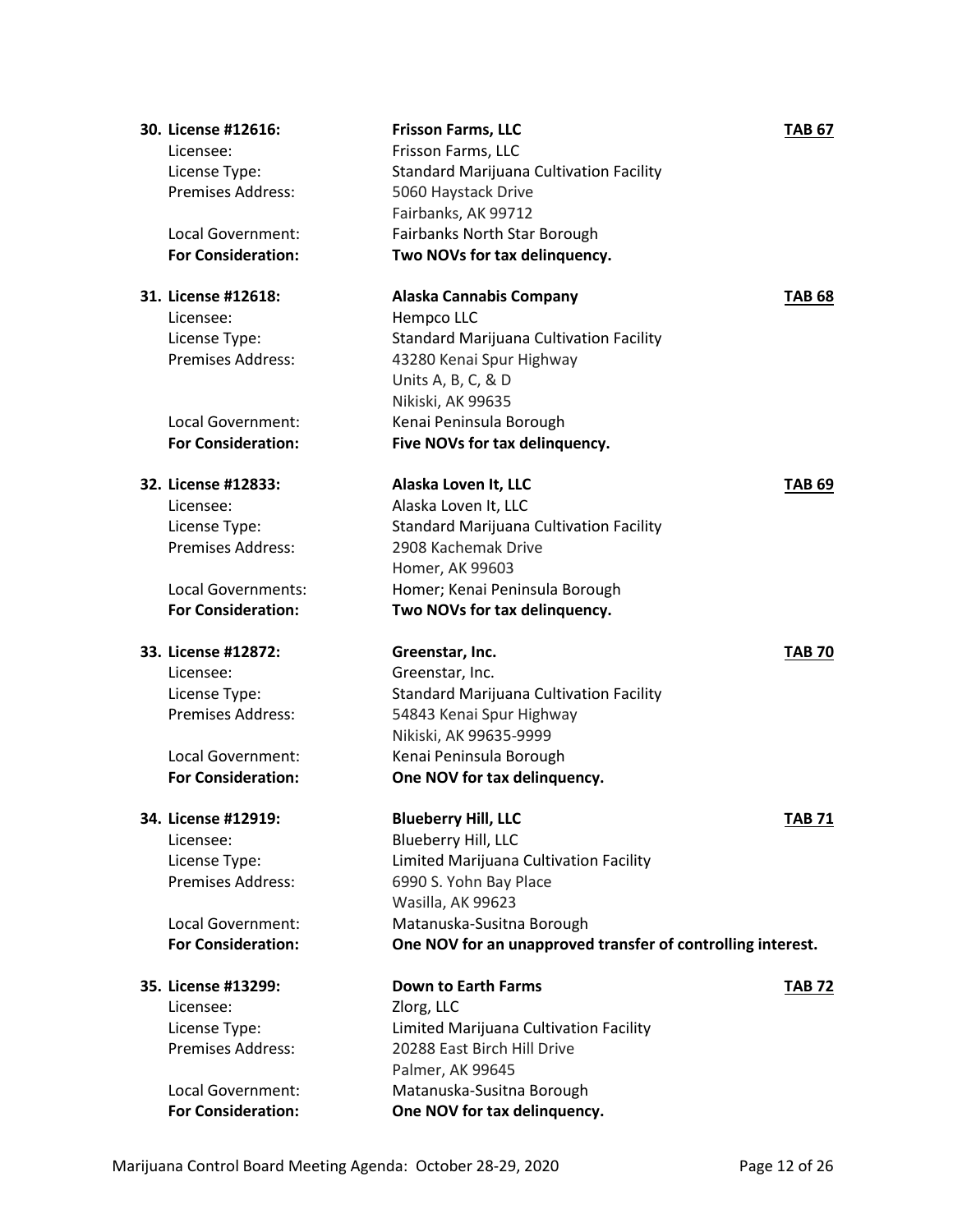| 36. License #13374:       | <b>Knik Glacier Gardens</b>                               | <b>TAB 73</b> |
|---------------------------|-----------------------------------------------------------|---------------|
| Licensee:                 | Knik Gardens, LLC                                         |               |
| License Type:             | <b>Standard Marijuana Cultivation Facility</b>            |               |
| Premises Address:         | 25930 E. Knik River Road                                  |               |
|                           | Palmer, AK 99645                                          |               |
| Local Government:         | Matanuska-Susitna Borough                                 |               |
| <b>For Consideration:</b> | Three NOVs for tax delinquency.                           |               |
| 37. License #13416:       | <b>Happy Trees, LLC</b>                                   | <b>TAB 74</b> |
| Licensee:                 | Happy Trees, LLC                                          |               |
| License Type:             | Standard Marijuana Cultivation Facility                   |               |
| <b>Premises Address:</b>  | 2750 Picket Place                                         |               |
|                           | Fairbanks, AK 99709                                       |               |
| Local Government:         | Fairbanks North Star Borough                              |               |
| <b>For Consideration:</b> | One NOV for odor.                                         |               |
| 38. License #13479:       | <b>North Star Fire</b>                                    | <b>TAB 75</b> |
| Licensee:                 | North Stare Fire, LLC                                     |               |
| License Type:             | <b>Standard Marijuana Cultivation Facility</b>            |               |
| Premises Address:         | 3780 Leasure Street, Suite 3                              |               |
|                           | Fairbanks, AK 99701                                       |               |
| Local Government:         | City of Fairbanks; Fairbanks North Star Borough           |               |
| <b>For Consideration:</b> | Four NOVs for tax delinquency.                            |               |
| 39. License #13577:       | <b>Fiberflite</b>                                         | <b>TAB 76</b> |
| Licensee:                 | Darren H Phillips                                         |               |
| License Type:             | <b>Standard Marijuana Cultivation Facility</b>            |               |
| <b>Premises Address:</b>  | 120 Jarvis Street, Unit C                                 |               |
|                           | Sitka, AK 99835                                           |               |
| Local Government:         | City and Borough of Sitka                                 |               |
| <b>For Consideration:</b> | Six NOVs for tax delinquency.                             |               |
| 40. License #13659:       | The Noble Dudes, LLC                                      | <b>TAB 77</b> |
| Licensee:                 | The Noble Dudes, LLC                                      |               |
| License Type:             | Limited Marijuana Cultivation Facility                    |               |
| <b>Premises Address:</b>  | 11740 E Weathervane Circle                                |               |
|                           | Palmer, AK 99645                                          |               |
| Local Government:         | Matanuska-Susitna Borough                                 |               |
| <b>For Consideration:</b> | One NOV for tax delinquency; one public comment received. |               |
| 41. License #13785:       | <b>Alaskan Pharms, LLC</b>                                | <b>TAB 78</b> |
| Licensee:                 | Alaskan Pharms IIc                                        |               |
| License Type:             | <b>Standard Marijuana Cultivation Facility</b>            |               |
| <b>Premises Address:</b>  | Block 7 Lot 8                                             |               |
|                           | Naukati, AK 99950                                         |               |
| Local Government:         | None                                                      |               |
| <b>For Consideration:</b> | Two NOVs for tax delinquency.                             |               |
| 42. License #14581:       | <b>AK Best Buds LLC</b>                                   | <b>TAB 79</b> |
| Licensee:                 | AK Best Buds LLC                                          |               |

Marijuana Control Board Meeting Agenda: October 28-29, 2020 Page 13 of 26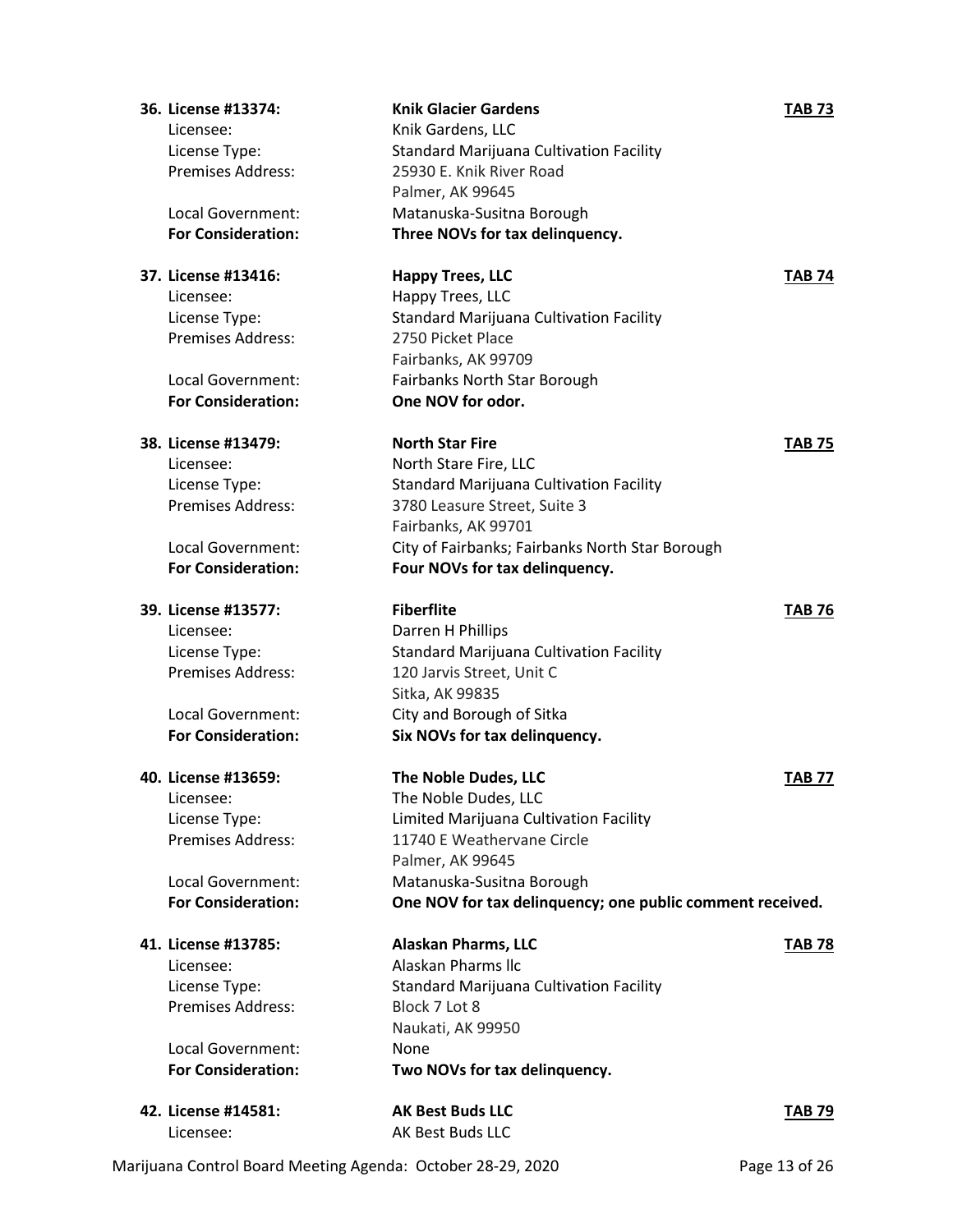| License Type:                                  | Limited Marijuana Cultivation Facility                                                              |               |
|------------------------------------------------|-----------------------------------------------------------------------------------------------------|---------------|
| <b>Premises Address:</b>                       | 9551 S. Starlight Lane<br>Wasilla, AK 99623                                                         |               |
| Local Government:                              | Matanuska-Susitna Borough                                                                           |               |
| <b>For Consideration:</b>                      | Five NOVs for tax delinquency.                                                                      |               |
| 43. License #15015:                            | <b>The Fire Supply</b>                                                                              | <b>TAB 80</b> |
| Licensee:                                      | The Fire Supply, LLC                                                                                |               |
| License Type:                                  | Limited Marijuana Cultivation Facility                                                              |               |
| <b>Premises Address:</b>                       | 1705 N Winding Brook Loop, #A3                                                                      |               |
| Local Government:                              | Palmer, AK 99645-7741<br>Matanuska-Susitna Borough                                                  |               |
| <b>For Consideration:</b>                      | One NOV for packaging and testing.                                                                  |               |
| 44. License #15223:                            | <b>Rock Hard Nugz AK</b>                                                                            | <b>TAB 81</b> |
| Licensee:                                      | 7G Unlimited, LLC                                                                                   |               |
| License Type:                                  | Limited Marijuana Cultivation Facility                                                              |               |
| Premises Address:                              | 240 W. Kristy Drive                                                                                 |               |
|                                                | Wasilla, AK 99654                                                                                   |               |
| Local Government:                              | Matanuska-Susitna Borough                                                                           |               |
| <b>For Consideration:</b>                      | One NOV for hiring an employee without a marijuana handler                                          |               |
|                                                | permit.                                                                                             |               |
| 45. License #15590:                            | <b>Peak Analytical LLC</b>                                                                          | <b>TAB 82</b> |
| Licensee:                                      | Peak Analytical LLC                                                                                 |               |
| License Type:                                  | Marijuana Testing Facility                                                                          |               |
| <b>Premises Address:</b>                       | 2208 Tongass Avenue                                                                                 |               |
|                                                | Ketchikan, AK 99901                                                                                 |               |
| Local Government:<br><b>For Consideration:</b> | City of Ketchikan; Ketchikan Gateway Borough<br>One NOV for unauthorized retest of failed material. |               |
|                                                |                                                                                                     |               |
| 46. License #16991:                            | <b>Stoney Moose Kitchens</b>                                                                        | <b>TAB 83</b> |
| Licensee:                                      | E & M Holdings, LLC                                                                                 |               |
| License Type:                                  | Marijuana Product Manufacturing Facility                                                            |               |
| Premises Address:                              | 9737 Mud Bay Road, Suite 104<br>Ketchikan, AK 99901                                                 |               |
| Local Government:                              | Ketchikan Gateway Borough                                                                           |               |
| <b>For Consideration:</b>                      | One NOV for unauthorized retest of failed material.                                                 |               |
|                                                |                                                                                                     |               |
| 47. License #17886:                            | <b>BAM Alaska</b>                                                                                   | <b>TAB 84</b> |
| Licensee:                                      | BAM Alaska, Inc.                                                                                    |               |
| License Type:                                  | Limited Marijuana Cultivation Facility                                                              |               |
| <b>Premises Address:</b>                       | 6051 W Aeronautical Avenue, Unit 2                                                                  |               |
|                                                | Wasilla, AK 99623                                                                                   |               |
| Local Government:<br><b>For Consideration:</b> | Matanuska Susitna Borough<br>One NOV for tax delinquency.                                           |               |
|                                                |                                                                                                     |               |
|                                                |                                                                                                     |               |

**Licenses in "Delegated" Status for Approximately One Year TAB 85**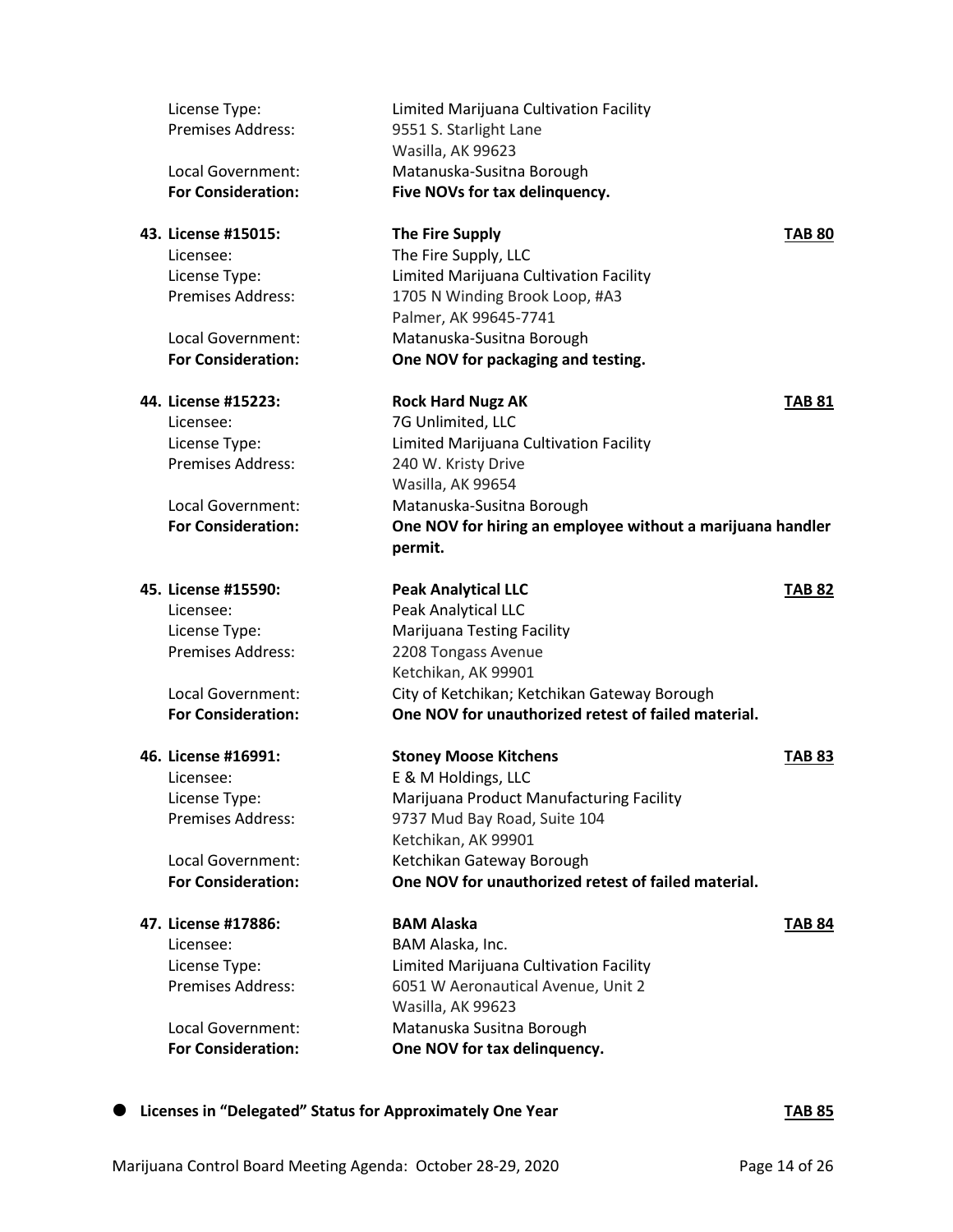Licensee: Jason Harder

Approved by MCB: October 16, 2018

### **B. License #12511: Rosie Creek Farm**

Licensee: RCFC, LLC

Approved by MCB: February 22, 2019

Licensee: Winazar, LLC Premises Address: 320 Wright Lane

# **D. License #12895: Big Foot Bud Company, LLC** Licensee: Big Food Bud Company, LLC License Type: Limited Marijuana Cultivation Facility Premises Address: 46813 Pintail Avenue Kenai, AK 99611 Approved by MCB: August 16, 2018 Before MCB: September 11, 2019 – Licensee is not present.

### **A. License #10117: Alaska Fireweed Farm**

License Type: Standard Marijuana Cultivation Facility Premises Address: Mile 101 Richardson, Pipeline Access Road Copper Center, AK 99573 Before MCB: January 23, 2020 – Licensee was not present. **Pending: State Fire Marshal**

License Type: Marijuana Product Manufacturing Facility Premises Address: 2659 Livingston Loop Fairbanks, AK 99709 **Pending: Department of Environmental Conservation**

### **C. License #12580: Brown Owl's Cultivation**

License Type: Limited Marijuana Cultivation Facility Fairbanks, AK 99712 Approved by MCB: September 14, 2017 Before MCB: December 20, 2018 – Legal counsel requests to provide a report at next meeting. February 21, 2019 – There are financial issues and they request to provide a report at the May meeting. May 2, 2019 – Licensee is not present. July 10, 2019 – Licensee is not present September 11, 2019 – Licensee is not present. November 13, 2019 – Licensee is not present. January 23, 2020 – Licensee was not present. **Pending: State Fire Marshal, Non-Compliant**

November 13, 2019 – Licensee is not present. January 23, 2020 – Licensee is not present. **Pending: State Fire Marshal**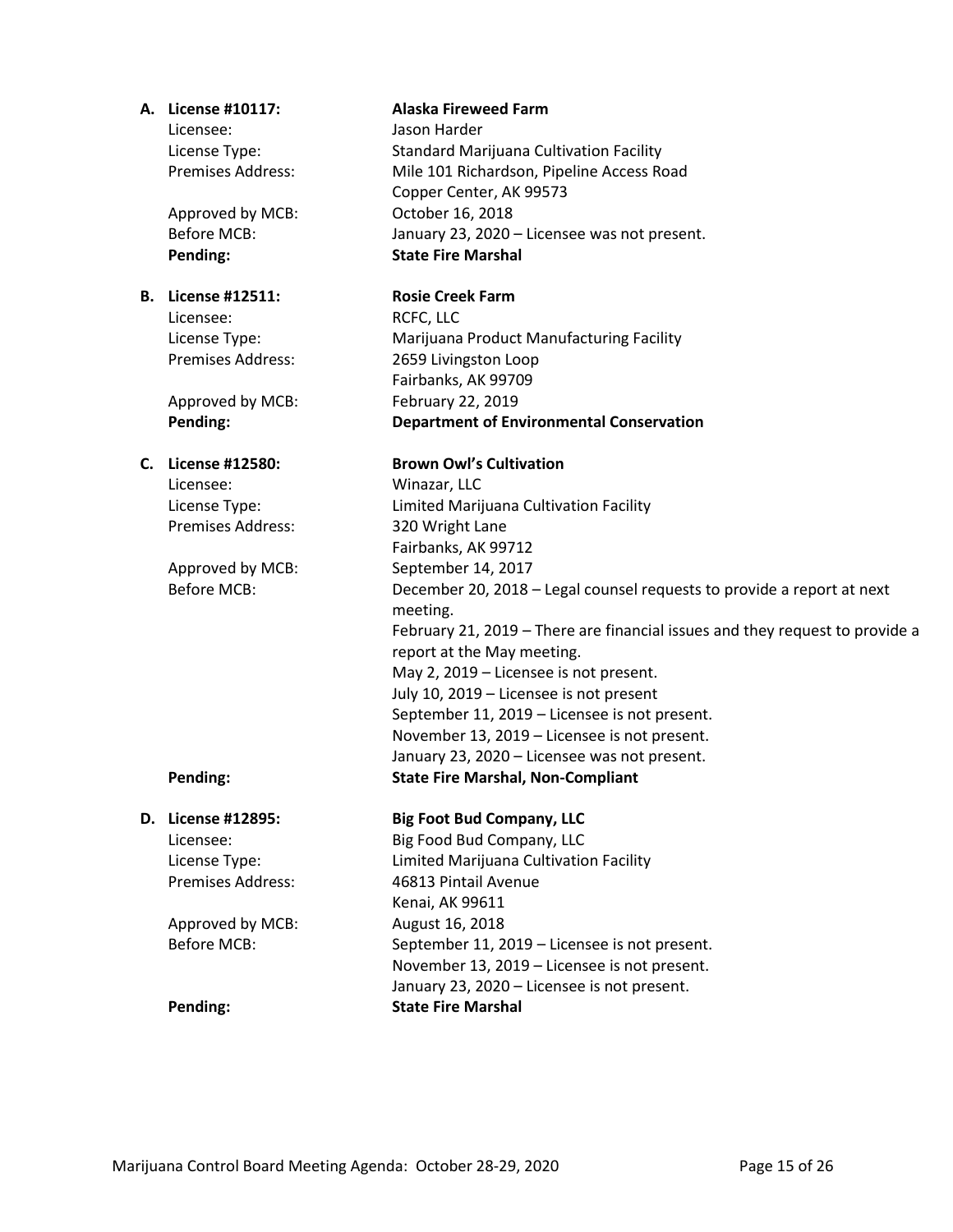| Е. | License #13827:          | <b>Chongkee Farms LLC</b>                                                  |
|----|--------------------------|----------------------------------------------------------------------------|
|    | Licensee:                | Chongkee Farms LLC                                                         |
|    | License Type:            | <b>Standard Marijuana Cultivation Facility</b>                             |
|    | <b>Premises Address:</b> | 691 Brewster Street                                                        |
|    |                          | Fairbanks, AK 99712                                                        |
|    | Approved by MCB:         | August 16, 2018                                                            |
|    | <b>Before MCB:</b>       | September 11, 2019 - Licensee is making required changes for Fire Marshal. |
|    |                          | MCB board requests an update at the next meeting.                          |
|    |                          | November 13, 2019 - Licensee is not present. Their agent, Daniel Brower,   |
|    |                          | will provide an update at the January meeting.                             |
|    |                          | January 24, 2020 - Licensee's agent requests postponement of their report  |
|    |                          | to the next meeting.                                                       |
|    | Pending:                 | <b>State Fire Marshal</b>                                                  |
| Е. | License #14416:          | <b>The New Company Store</b>                                               |
|    | Licensee:                | The New Company Store                                                      |
|    | License Type:            | Retail Marijuana Store                                                     |
|    | <b>Premises Address:</b> | 703 Cannery Row                                                            |
|    |                          | Cordova, AK 99574                                                          |
|    | Approved by MCB:         | July 10, 2019                                                              |
|    | Pending:                 | Department of Environmental Conservation, State Fire Marshal and           |
|    |                          | <b>Backgrounds</b>                                                         |
|    | G. License #15501:       | <b>Family Trees</b>                                                        |
|    | Licensee:                | Family Trees, LLC                                                          |
|    | License Type:            | Limited Marijuana Cultivation Facility                                     |
|    | <b>Premises Address:</b> | 199 Thoreau Drive                                                          |
|    |                          | Fairbanks, AK 99712                                                        |
|    | Approved by MCB:         | May 2, 2019                                                                |
|    | Pending:                 | <b>State Fire Marshal</b>                                                  |
|    | H. License #15546:       | Daliwoda Investments #1                                                    |
|    | Licensee:                | Daliwoda Investments, Inc.                                                 |
|    | License Type:            | <b>Standard Marijuana Cultivation Facility</b>                             |
|    | Premises Address:        | 807 Landing Road                                                           |
|    |                          | North Pole, AK 99705                                                       |
|    | Approved by MCB:         | August 16, 2018                                                            |
|    | <b>Before MCB:</b>       | September 11, 2019 - Licensee is not present.                              |
|    |                          | November 13, 2019 - Licensee is not present.                               |
|    |                          | January 23, 2020 - Licensee is not present.                                |
|    | Pending:                 | <b>State Fire Marshal</b>                                                  |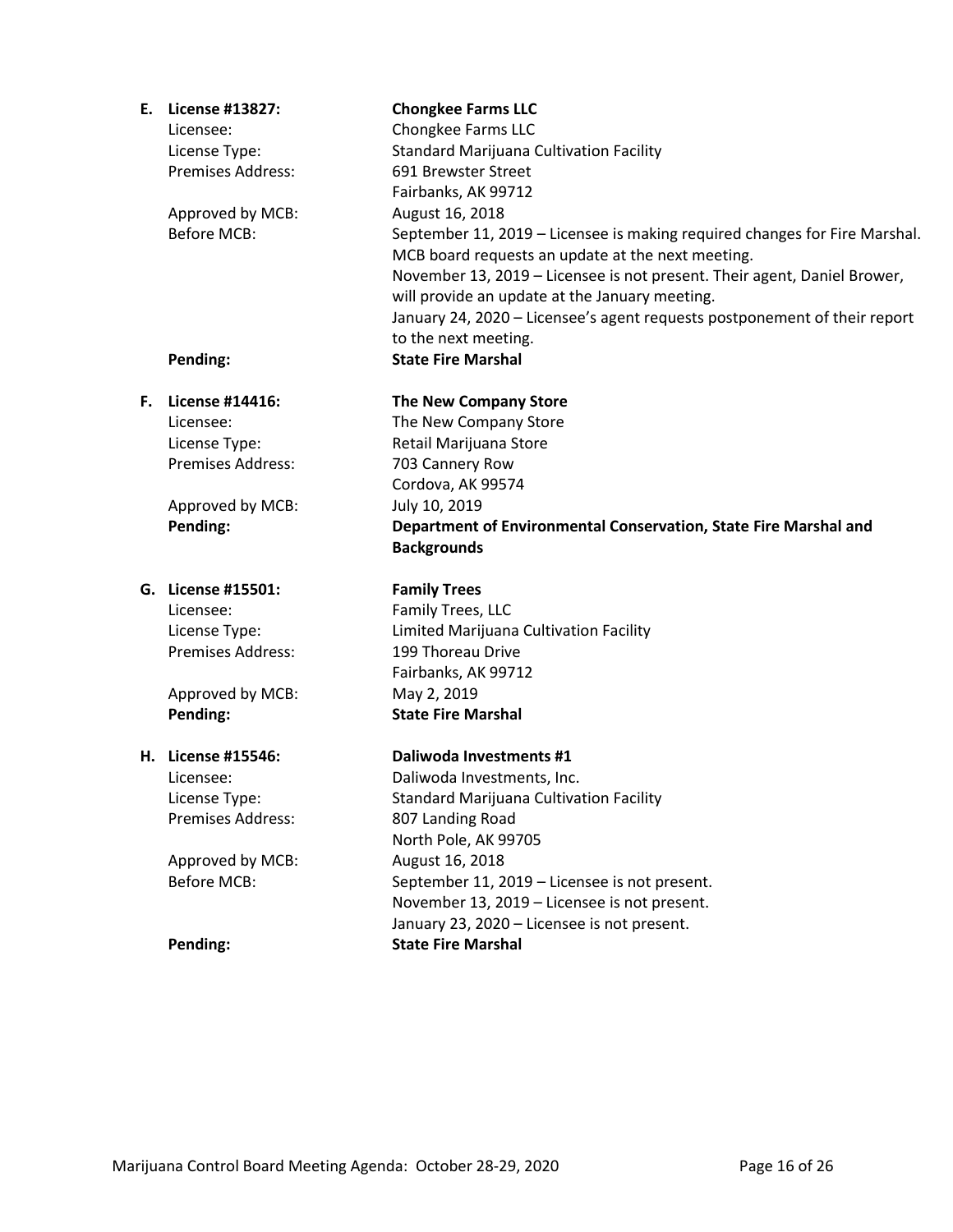### **I. License #15656: 420 on Main, LLC**

Licensee: 420 on Main, LLC Premises Address: 3684 Main Street

Approved by MCB: August 16, 2018

### **K. License #16208: Susitna Gardens**

Licensee: David Towne

**Pending: State Fire Marshal**

# **L. License #16446: 420 on Main, LLC**

Licensee: 420 on Main, LLC Premises Address: 3684 Main Street

Approved by MCB: October 16, 2018

### **M. License #16718: 420 On Main, LLC**

Licensee: 420 On Main, LLC Premises Address: 3684 Main Street

License Type: Retail Marijuana Store Homer, AK 99603 Before MCB: January 23, 2020 – Licensee requests another year and states that they will update the board at the June 2020 meeting. **Pending: State Fire Marshal**

# **J. License #16181: Potter's Harvest, LLC**

Licensee: Potter's Harvest, LLC License Type: Limited Marijuana Cultivation Facility Premises Address: 4123 S. Gon Fishin Drive Wasilla, AK 99687 Approved by MCB: October 16, 2018 **Pending: State Fire Marshal**

License Type: Limited Marijuana Cultivation Facility Premises Address: 29686 S. David Street Talkeetna, AK 99676 Approved by MCB: December 21, 2018 Before MCB: January 23, 2020 – Licensee is not present.

License Type: Standard Marijuana Cultivation Facility Homer, AK 99603 Before MCB: January 23, 2020 – Licensee requests another year and states that they will update the board at the June 2020 meeting. **Pending: State Fire Marshal**

License Type: Marijuana Product Manufacturing Facility Homer, AK 99603 Approved by MCB: December 21, 2018 Before MCB: January 23, 2020 – Licensee requests another year and states that they will update the board at the June 2020 meeting. **Pending: State Fire Marshal**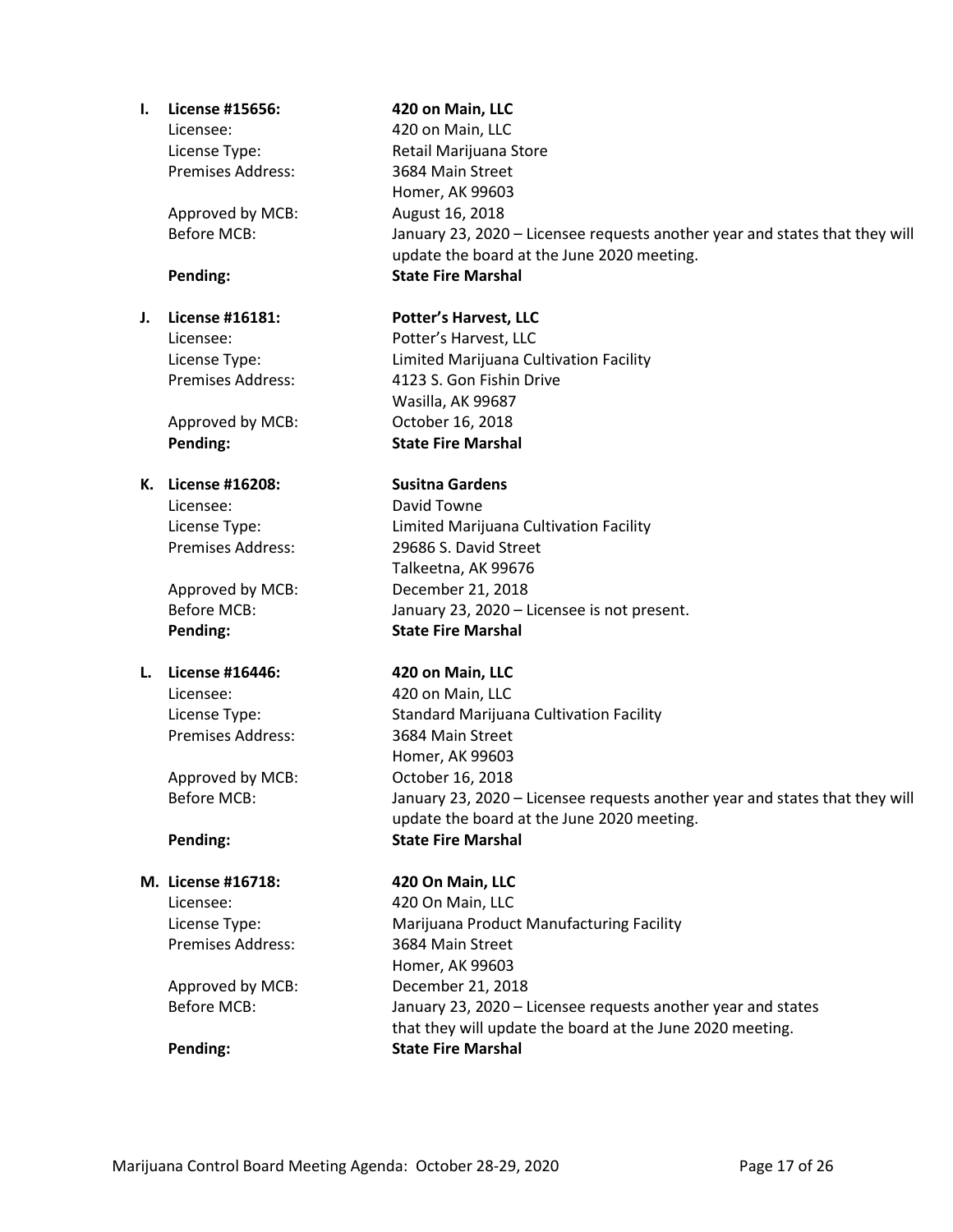| N. License #16965:       | 4 <sup>th</sup> Ave Cannabis Company                                                                                        |
|--------------------------|-----------------------------------------------------------------------------------------------------------------------------|
| Licensee:                | Barely Legal, Inc.                                                                                                          |
| License Type:            | <b>Standard Marijuana Cultivation Facility</b>                                                                              |
| <b>Premises Address:</b> | 1036 E. 4 <sup>th</sup> Avenue                                                                                              |
|                          | Anchorage, AK 99501                                                                                                         |
| Approved by MCB:         | May 2, 2019                                                                                                                 |
| <b>Before MCB:</b>       | May 2, 2019 - MCB board upheld the Municipality of Anchorage protest and<br>denied the application with a 120-day abeyance. |
|                          | November 13, 2019 - The licensee appealed the denial and the board voted                                                    |
|                          | to reconsider and approve with delegation.                                                                                  |
|                          | October 12, 2020 - Staff followed up with the Municipality of Anchorage who                                                 |
|                          | states that the licensee has not submitted a Municipal Application.                                                         |
| Pending:                 | <b>Municipality of Anchorage</b>                                                                                            |
| O. License #17053:       | 4 <sup>th</sup> Ave Cannabis Company                                                                                        |
| Licensee:                | Barely Legal, Inc.                                                                                                          |
| License Type:            | Retail Marijuana Store                                                                                                      |
| Premises Address:        | 1036 E. 4 <sup>th</sup> Avenue                                                                                              |
|                          | Anchorage, AK 99501                                                                                                         |
| Approved by MCB:         | February 22, 2019                                                                                                           |
| <b>Before MCB:</b>       | February 22, 2019 - MCB board upheld the Municipality of Anchorage protest                                                  |
|                          | and denied the application with a 120-day abeyance.                                                                         |
|                          |                                                                                                                             |
|                          | July 11, 2019 - The licensee requests an extension to the abeyance period                                                   |
|                          | and the board voted to approve with delegation.                                                                             |
|                          | October 12, 2020 - Staff followed up with the Municipality of Anchorage who                                                 |
|                          | states that the licensee has not submitted a Municipal Application.                                                         |
| Pending:                 | <b>Municipality of Anchorage</b>                                                                                            |
| P. License #17346:       | <b>Great Northern Cultivation, Inc.</b>                                                                                     |
| Licensee:                | Great Northern Cultivation, Inc.                                                                                            |
| License Type:            | <b>Standard Marijuana Cultivation Facility</b>                                                                              |
| <b>Premises Address:</b> | 7031 Arctic Boulevard, Suite 101                                                                                            |
|                          | Anchorage, AK 99518                                                                                                         |
| Approved by MCB:         | February 21, 2019                                                                                                           |
| Before MCB:              | February 21, 2019 - MCB board approved with delegation,                                                                     |
|                          | correct the MJ-04.                                                                                                          |
|                          | June 12, 2019 - Staff has not received the MJ-04 corrections.                                                               |
|                          | August 30, 2019 - Staff follows up with an email which was read                                                             |
|                          | but not replied to.                                                                                                         |
| Pending:                 | <b>MJ-04 Corrections</b>                                                                                                    |
|                          |                                                                                                                             |
| Q. License #17440:       | Lazy Mountain Cultivation Co.                                                                                               |
| Licensee:                | PMBT, LLC                                                                                                                   |
| License Type:            | Limited Marijuana Cultivation Facility                                                                                      |
| <b>Premises Address:</b> | 3255 North Mars Avenue                                                                                                      |
|                          |                                                                                                                             |
|                          | Palmer, AK 99645                                                                                                            |
| Approved by MCB:         | February 21, 2019                                                                                                           |
| Pending:                 | <b>State Fire Marshal</b>                                                                                                   |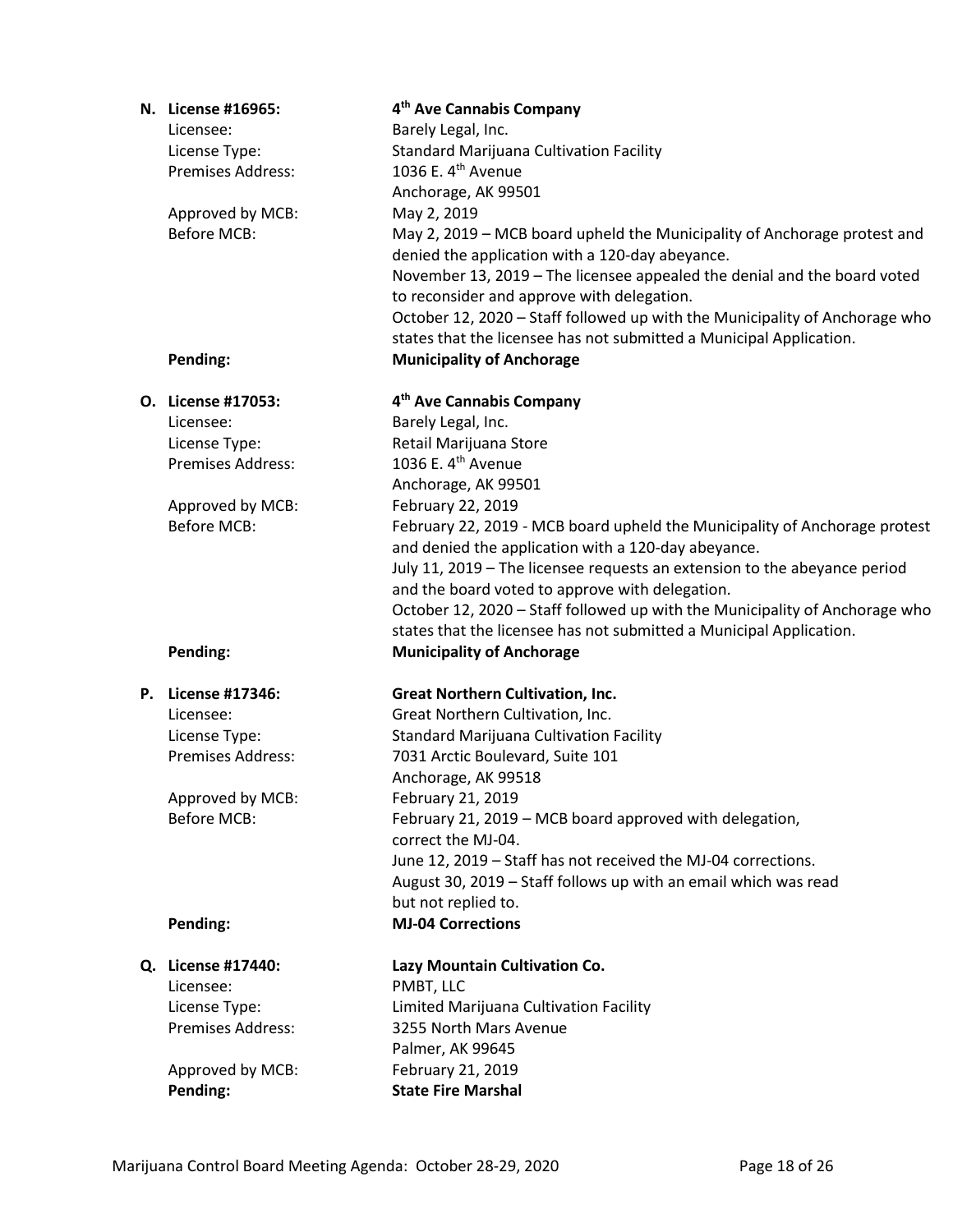|    | R. License #18928:       | Cannavore, LLC                                                                              |
|----|--------------------------|---------------------------------------------------------------------------------------------|
|    | Licensee:                | Cannavore, LLC                                                                              |
|    | License Type:            | Limited Marijuana Cultivation Facility                                                      |
|    | Premises Address:        | 12561 N. Pettis Drive                                                                       |
|    |                          | Willow, AK 99688                                                                            |
|    | Approved by MCB:         | July 11, 2019                                                                               |
|    | Pending:                 | <b>State Fire Marshal</b>                                                                   |
| S. | License #20440:          | <b>Alaskan Grown Cannabis</b>                                                               |
|    | Licensee:                | Alaska Grown Products, LLC                                                                  |
|    | License Type:            | Retail Marijuana Store                                                                      |
|    | Premises Address:        | 1510 Chief Eddie Hoffman Highway Connex                                                     |
|    |                          | Bethel, AK 99559                                                                            |
|    | Approved by MCB:         | September 11, 2019                                                                          |
|    | <b>Before MCB:</b>       | September 1, 2019 – DEC states they have inactivated the plan review due to<br>non-payment. |
|    |                          | October 11, 2019 - The City of Bethel sends a conditional protest pending                   |
|    |                          | the issuance of a conditional use permit.                                                   |
|    | Pending:                 | Department of Environmental Conservation, City of Bethel, State Fire                        |
|    |                          | <b>Marshal</b>                                                                              |
|    | T. License #20532:       | <b>Cultivated Confections</b>                                                               |
|    | Licensee:                | CC Enterprises, Inc.                                                                        |
|    | License Type:            | Marijuana Product Manufacturing Facility                                                    |
|    | <b>Premises Address:</b> | 7731 Schoon Street, Unit A                                                                  |
|    |                          | Anchorage, AK 99518                                                                         |
|    | Approved by MCB:         | May 3, 2019                                                                                 |
|    | Pending:                 | <b>Department of Environmental Conservation</b>                                             |
|    | U. License #21084:       | <b>Alaskan Grown Cannabis</b>                                                               |
|    | Licensee:                | Alaskan Grown Products, LLC                                                                 |
|    | License Type:            | Retail Marijuana Store                                                                      |
|    | <b>Premises Address:</b> | TNST BRW USS 4615 BLK 34 LOT 8                                                              |
|    |                          | Utqiagvik, AK 99723                                                                         |
|    | Approved by MCB:         | September 11, 2019                                                                          |
|    | <b>Before MCB:</b>       | August 14, 2019 - DEC states they have inactivated the plan review due to                   |
|    |                          | non-payment.                                                                                |
|    | Pending:                 | Department of Environmental Conservation, State Fire Marshal                                |
|    |                          |                                                                                             |

# **Licenses in "Pending Inspection" Status for Over Six Months TAB 86**

| A. License #10014: | <b>The Naked Herbalist</b>             |
|--------------------|----------------------------------------|
| Licensee:          | Peggy France; Miles France             |
| License Type:      | Limited Marijuana Cultivation Facility |
| Premises Address:  | 47841 South Crop Circle                |
|                    | Willow, AK 99688                       |
| Approved by MCB:   | October 27, 2016                       |

Marijuana Control Board Meeting Agenda: October 28-29, 2020 Page 19 of 26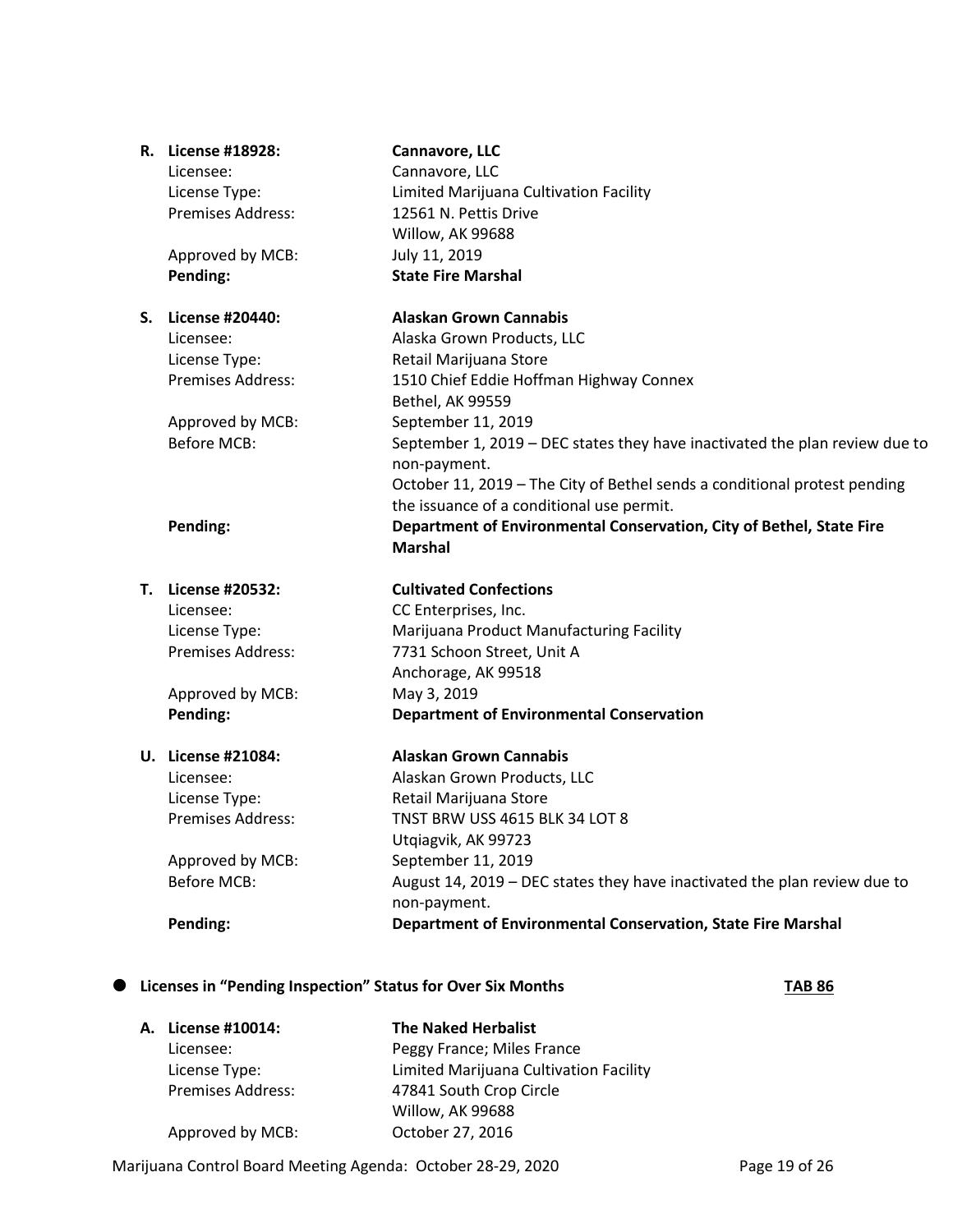License Issued: January 24, 2017 Before MCB: January 24, 2018 – Licensee is not present.

December 21, 2018 – Licensee anticipates inspection by August 2019 July 11, 2019 – Licensee says the facility is halfway finished and expects it to be finished before the snowfall. November 13, 2019 – Licensee states that the summer wildfires had damaged his property. January 23, 2020 – Licensee anticipates completion by end of summer 2020.

### **B. License #10190: The Great Alaskan Kush Company**

Licensee: The Great Alaskan Kush Company, LLC License Type: Retail Marijuana Store Premises Address: 360 East International Airport Road #2A Anchorage, AK 99518 Approved by MCB: February 22, 2019

License Issued: October 1, 2019

### **C. License #10231: 420 Grow Tech**

Licensee: Gregory Hoffman

License Issued: March 6, 2019

Approved by MCB: October 27, 2016 License Issued: April 10, 2018

Licensee: AK Provisions Corporation License Type: Retail Marijuana Store Premises Address: 279 Crow Creek Road

License Type: Limited Marijuana Cultivation Facility Premises Address: 10064 N. Arnistead Circle Sutton, AK 99674 Approved by MCB: December 21, 2018 Before MCB: January 23, 2020 – Licensee states they are on track to open within the next 3 months.

# **D. License #10252: Popeyes Emporium II**

Licensee: Popeyes Emporium II, LLC License Type: Retail Marijuana Store Premises Address: 3231 Spenard Road, Unit 1 Anchorage, AK 99503 Approved by MCB: September 14, 2017 License Issued: September 14, 2018 Before MCB: January 23, 2020 – Counsel for the licensee states they should be open by summer.

# **E. License #10512: Southeast Alaska Laboratories LLC**

Licensee: Southeast Alaska Laboratories LLC License Type: Marijuana Testing Facility Premises Address: 5450B Jenkins Drive Juneau, AK 99801 Before MCB: January 23, 2020 – Licensee anticipated being open before April.

**F. License #10686: Turnagain Herb Company**

Marijuana Control Board Meeting Agenda: October 28-29, 2020 Page 20 of 26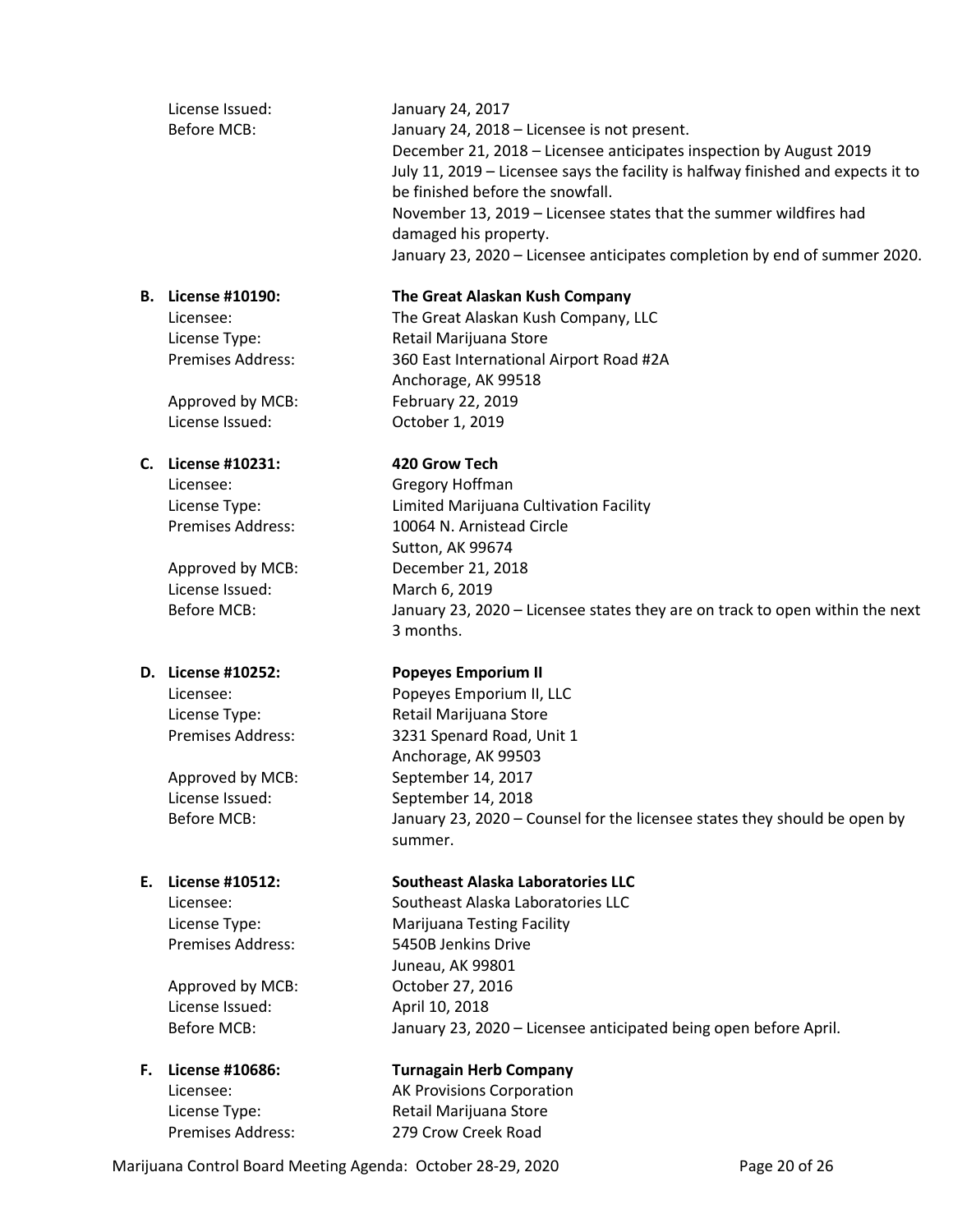License Issued: January 25, 2019

Approved by MCB: May 15, 2017 License Issued: October 25, 2018

Licensee: ISG, Inc.

License Issued: March 7, 2019

### Girdwood, AK 99587 Approved by MCB: October 16, 2018 License Issued: February 20, 2019 Before MCB: November 13, 2019 – Licensee anticipates opening spring 2020 January 23, 2020 – Licensee states they are on track to open in summer.

### **G. License #10898: AK Slow Burn Cannabis Outlet**

Licensee: AK Slow Burn Cannabis Outlet, LLC License Type: Standard Marijuana Cultivation Facility Premises Address: 2042 E. 3rd Avenue, Suite A Anchorage, AK 99501 Approved by MCB: December 22, 2018 Before MCB: September 11, 2019 – Licensee anticipates opening in a year. November 13, 2019 – Legal counsel discusses progress towards opening. January 23, 2020 – Legal counsel says the licensee wishes to purchase the building and is negotiating with the owner. They could possibly open in August.

# **H. License #11635: Cloudberry Partners**

Licensee: Joseph Shimek; Lily Shimek License Type: Standard Marijuana Cultivation Facility Premises Address: 3307 Spenard Road Anchorage, AK 99503 Before MCB: April 4, 2018 – Licensee anticipates having the building completed just beyond June 2018. February 21, 2019 – Licensee is not present. May 2, 2019 – The MCB board requires a report for September 2019 meeting. September 11, 2019 – Licensee states they are looking for a partner for new funding. MCB board requests report for November 2019 meeting. November 13, 2019 – Licensee states they are still seeking funding. January 23, 2020 – Licensee says they have had a hiccup with electricity and are moving ahead.

### **I. License #12311: Juneau's Green Garden**

License Type: Standard Marijuana Cultivation Facility Premises Address: 5011 Short Street, Suite 1 Juneau, AK 99801 Approved by MCB: December 20, 2018

# **J. License #12817: Turnagain Horticulture Company**  Licensee: Turnagain Horticulture Company License Type: Standard Marijuana Cultivation Facility

Premises Address: 524 E. 48<sup>th</sup> Avenue, Unit 2 Anchorage, AK 99503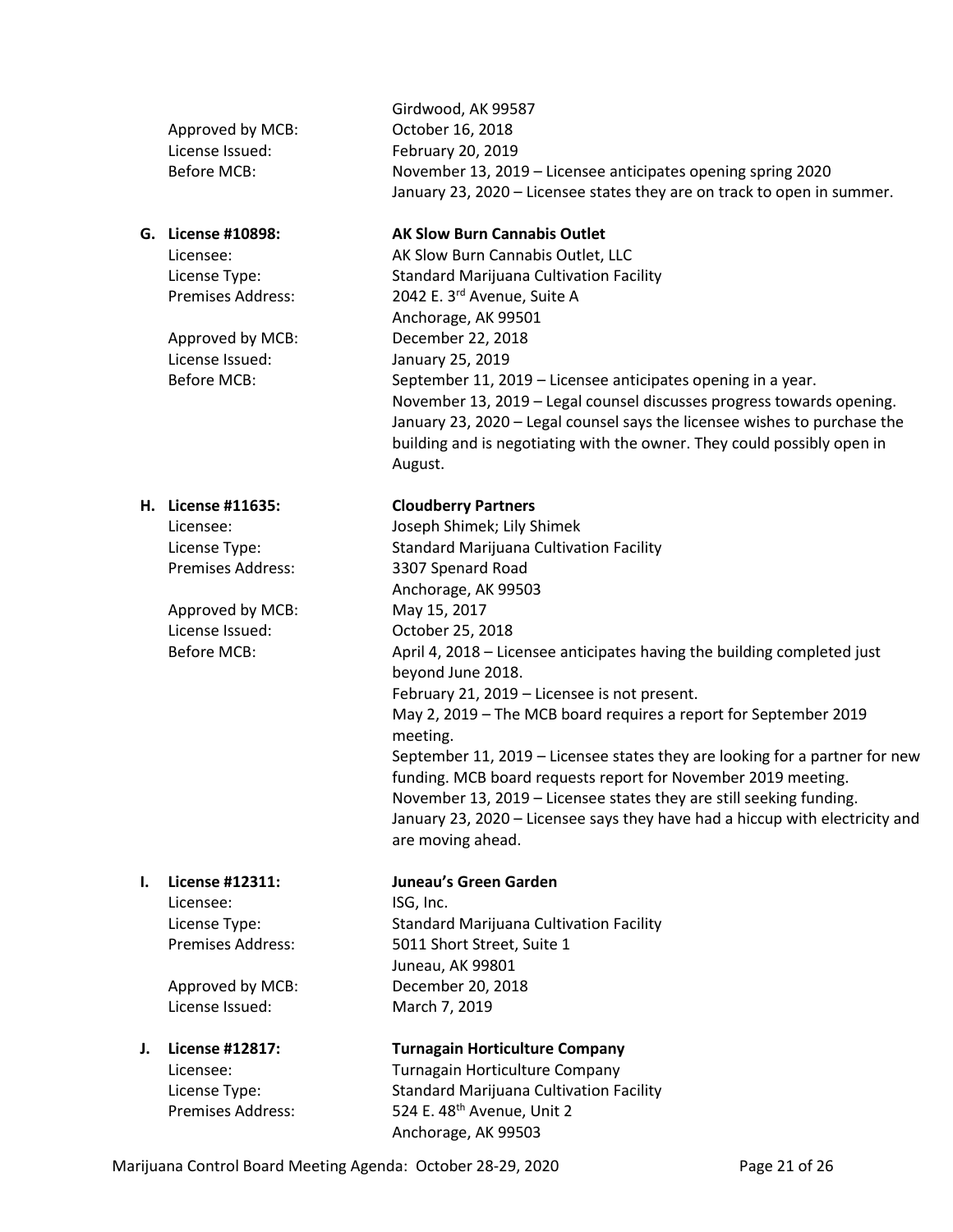Approved by MCB: April 5, 2018 License Issued: July 27, 2018

Approved by MCB: April 5, 2018 License Issued: August 9, 2018

### **L. License #15016: Clear Cut Cannabis**

Licensee: Shotnine LLC

Approved by MCB: April 22, 2019 License Issued: January 28, 2020

Approved by MCB: August 16, 2018 License Issued: February 8, 2019

Approved by MCB: August 16, 2018 License Issued: January 6, 2020

Premises Address: 1200 Well Street

Approved by MCB: October 17, 2018 License Issued: July 12, 2019

# **K. License #13776: Alaska Skunkworks, LLC**

Licensee: Alaska Skunkworks, LLC License Type: Standard Marijuana Cultivation Facility Premises Address: 37331 S. Talkeetna Spur Road Talkeetna, AK 99676 Before MCB: February 21, 2019 – Licensee estimates operating in August 2019. November 13, 2019 – Licensee provides an update. January 23, 2020 – Licensee says the building is still being constructed and is taking longer than they anticipated.

License Type: Retail Marijuana Store Premises Address: 1133 E. 68<sup>th</sup> Avenue Anchorage, AK 99518

# **M. License #15192: Greensleeves Genetics LLC**

Licensee: Greensleeves Genetics LLC License Type: Standard Marijuana Cultivation Facility Premises Address: 1700 N. Post Road Anchorage, AK 99501 Before MCB: November 13, 2019 – Licensee provides an update. January 23, 2020 – Licensee says they are waiting on the city and had some hiccups with their HVAC and the contractor. They anticipate scheduling an inspection within 3 months.

### **N. License #15530: Budmasters Limited Partnership**

Licensee: Budmasters Limited Partnership License Type: Limited Marijuana Cultivation Facility Premises Address: 32685 S. McKinley View Drive Talkeetna, AK 99676

### **O. License #15814: Tanana Herb Company, LLC**

Licensee: Tanana Herb Company, LLC License Type: The Retail Marijuana Store Fairbanks, AK 99701

Marijuana Control Board Meeting Agenda: October 28-29, 2020 Page 22 of 26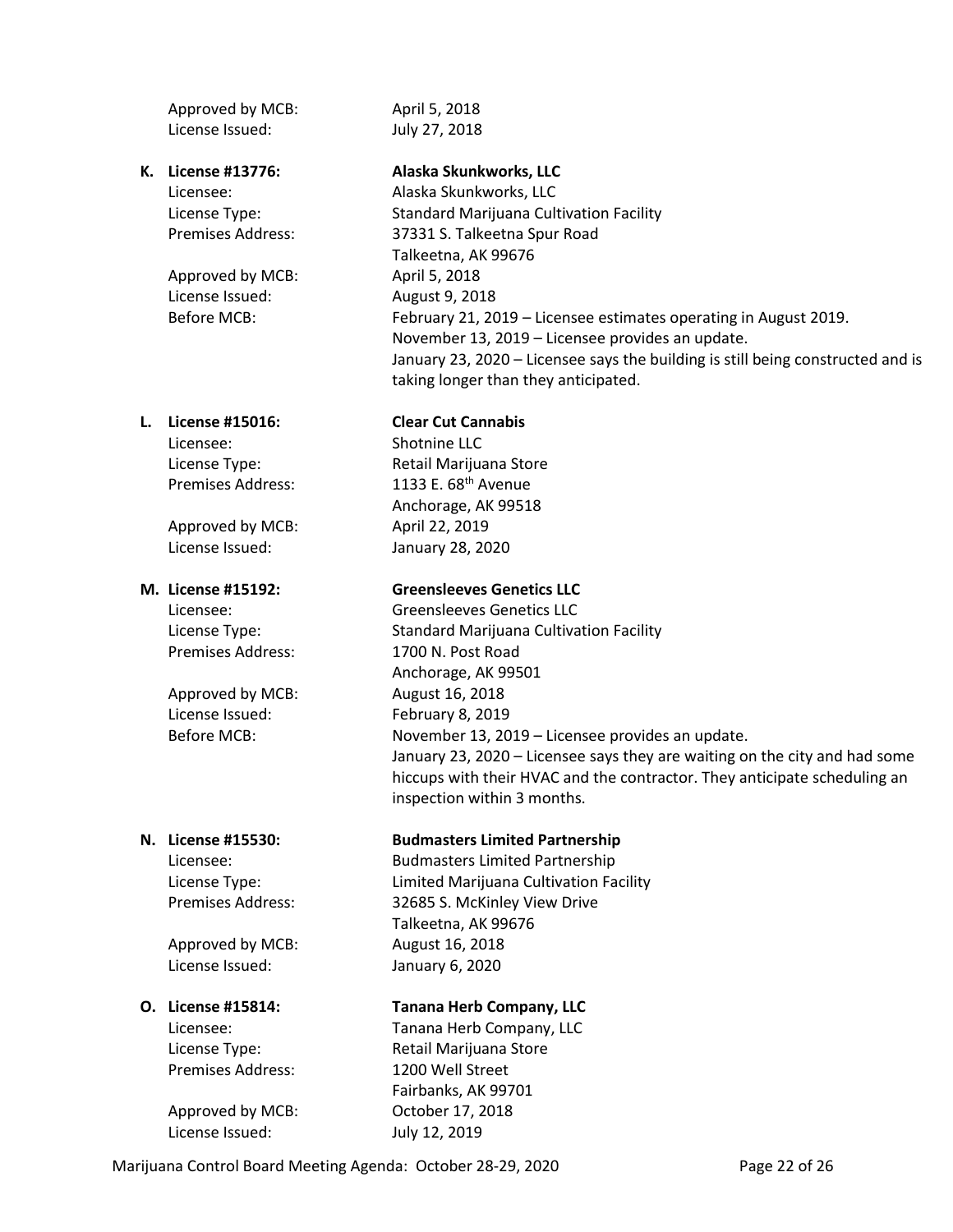Premises Address: 1200 Well Street

Approved by MCB: October 17, 2018 License Issued: July 16, 2019

### **Q. License #16579: Grass Station 49**

Approved by MCB: February 22, 2019 License Issued: February 25, 2019

License Issued: July 2, 2019

Approved by MCB: February 22, 2019 License Issued: August 30, 2019

# **T. License #18704: Tundra Farms**

Approved by MCB: February 22, 2019 License Issued: August 9, 2019

### **U. License #18706: Tundra Farms**

Approved by MCB: February 22, 2019 License Issued: August 9, 2019

### **P. License #16091: Tanana Herb Company, LLC**

Licensee: Tanana Herb Company, LLC License Type: Marijuana Concentrate Manufacturing Facility Fairbanks, AK 99701

Licensee: The Grass Station, LLC License Type: Retail Marijuana Store Premises Address: 2502 Parks Highway Fairbanks, AK 99709 Before MCB: November 13, 2019 – Licensee anticipates opening in a few months. January 23, 2020 – Licensee says the building burnt down in May 2019.

### **R. License #17176: State of Mind Cannabis Company**

Licensee: HS Enterprises, LLC License Type: Retail Marijuana Store Premises Address: 33508 Lincoln Avenue, #C Seward, AK 99664 Approved by MCB: December 20, 2018

# **S. License #18702: Cold City Cannabis**

Licensee: Tundra Farms 2 Inc. License Type: Retail Marijuana Store Premises Address: 1210 East 70<sup>th</sup> Avenue #1 Anchorage, AK 99518

Licensee: Tundra Farm 1 Inc. License Type: Standard Marijuana Cultivation Facility Premises Address: 1210 East 70<sup>th</sup> Avenue #2 Anchorage, AK 99518

Licensee: Tundra Farm 1 Inc. License Type: Marijuana Product Manufacturing Facility Premises Address: 1210 East 70<sup>th</sup> Avenue #3 Anchorage, AK 99518

Marijuana Control Board Meeting Agenda: October 28-29, 2020 Page 23 of 26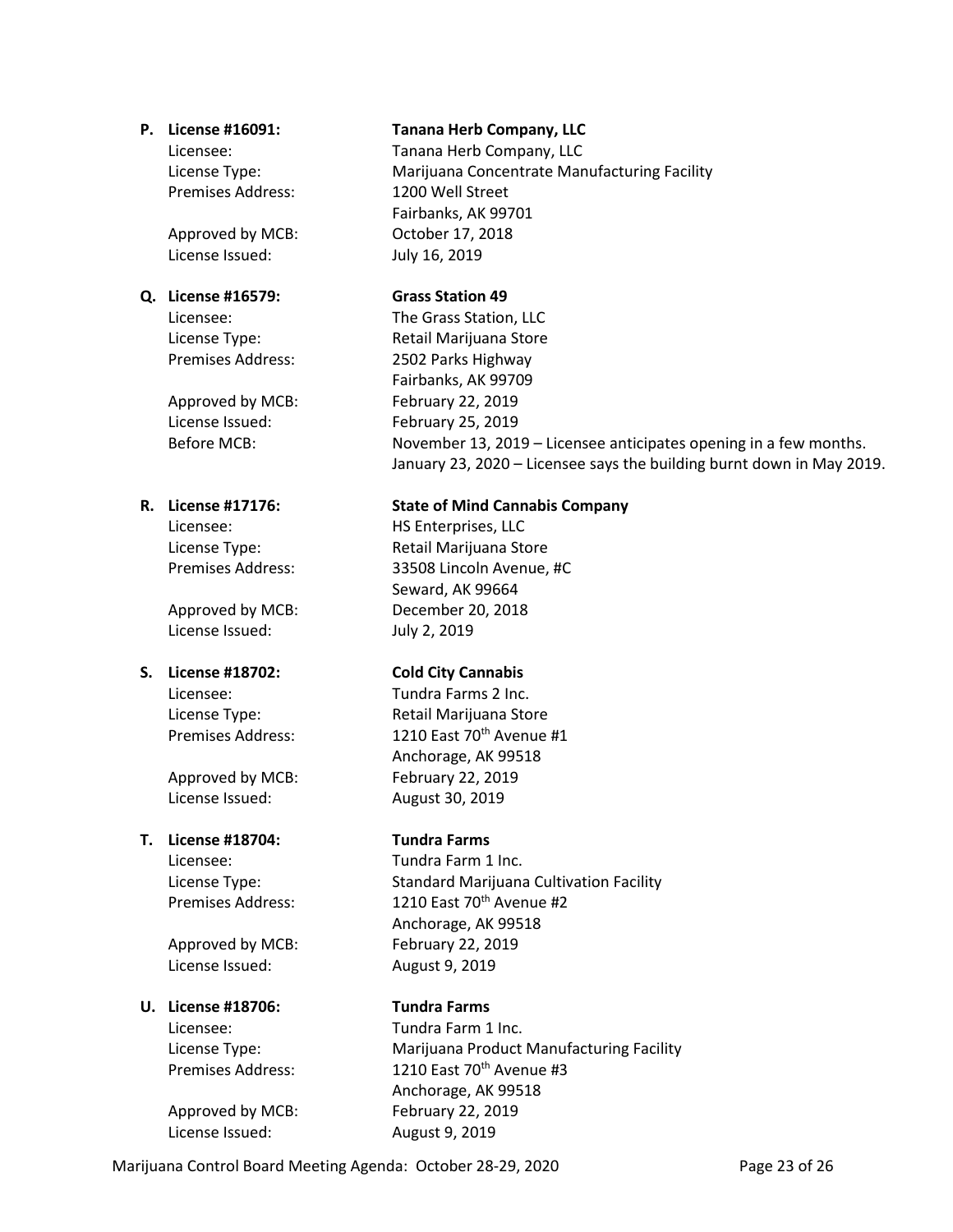### **V. License #19877: Danny's Place**

Premises Address: 36221 Pine Street

Approved by MCB: July 10, 2019 License Issued: July 17, 2019

### **X. License #20438: Happy Valley**

Licensee: Happy Valley, LLC

Licensee: Jack Ventures, LLC

Approved by MCB: July 11, 2019 License Issued: October 28, 2019

### **Z. License #21086: Nugz, LLC**

Licensee: Nugz, LLC

Approved by MCB: July 11, 2019 License Issued: July 29, 2019

License Issued: April 13, 2020

Licensee: Ronald G. Pritchard License Type: Limited Marijuana Cultivation Facility Soldotna, AK 99669

### **W. License #20366: Great Northern Cannabis**

Licensee: Great Northern Retail Stores, Inc. License Type: Retail Marijuana Store Premises Address: 2600 East Tudor Road Anchorage, AK 99507 Approved by MCB: September 11, 2019 License Issued: November 12, 2019

License Type: Marijuana Product Manufacturing Facility Premises Address: Lot 2 Big Boulder Creek Subdivision Haines, AK 99827 Approved by MCB: September 11, 2019 License Issued: November 26, 2019

# **Y. License #20984: Quintessence Farms**

License Type: Standard Marijuana Cultivation Facility<br>Premises Address: Standard Laviento Drive, Suite B 8430 Laviento Drive, Suite B Anchorage, AK 99515

License Type: Standard Marijuana Cultivation Facility Premises Address: 9331 Glacier Highway Juneau, AK 99801

# **AA. License #21092: Jonny Dae Farms, LLC**

Licensee: Jonny Dae Farms, LLC License Type: Limited Marijuana Cultivation Facility Premises Address: 59913 S. Airpark Place Willow, AK 99688 Approved by MCB: September 11, 2019

**BB. License #21967: Northern Heights, LLC**

Marijuana Control Board Meeting Agenda: October 28-29, 2020 Page 24 of 26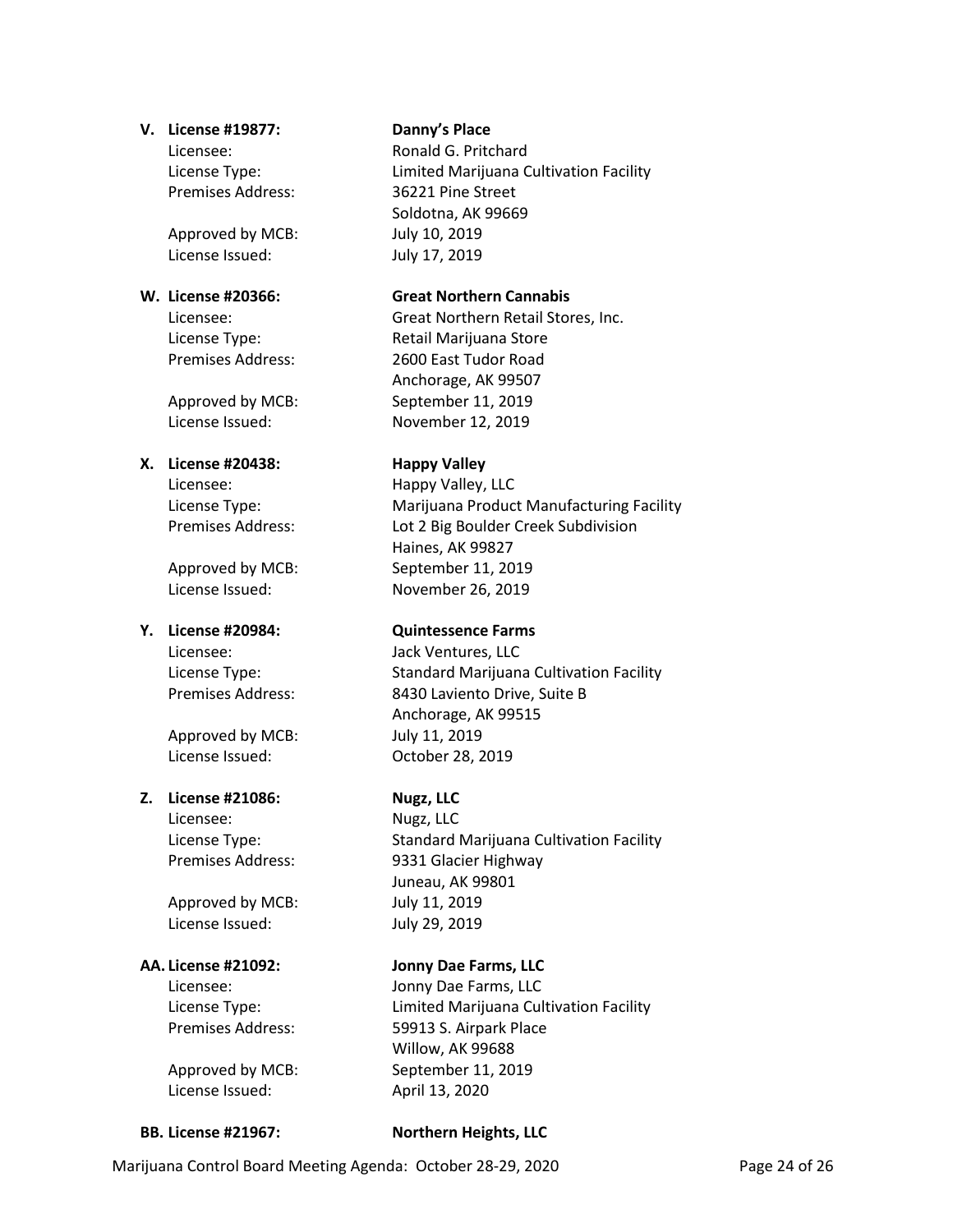|   |    |                                                    | Licensee:<br>License Type:<br><b>Premises Address:</b><br>Approved by MCB:                                                  | William Blixt; Elizabeth Warren<br>Limited Marijuana Cultivation Facility<br>977 S. RosKelley Circle<br>Palmer, AK 99645<br>November 13, 2019                                                                          |               |
|---|----|----------------------------------------------------|-----------------------------------------------------------------------------------------------------------------------------|------------------------------------------------------------------------------------------------------------------------------------------------------------------------------------------------------------------------|---------------|
|   |    |                                                    | License Issued:                                                                                                             | December 11, 2019                                                                                                                                                                                                      |               |
|   |    |                                                    | <b>CC. License #23736:</b><br>Licensee:<br>License Type:<br><b>Premises Address:</b><br>Approved by MCB:<br>License Issued: | <b>Tundra Brewing, LLC</b><br>Tundra Brewing, LLC<br>Marijuana Product Manufacturing Facility<br>1427 Karen Way<br>Fairbanks, AK 99709<br>January 23, 2020<br>April 22, 2020                                           |               |
| o |    |                                                    | <b>REGULATIONS</b>                                                                                                          |                                                                                                                                                                                                                        |               |
|   |    |                                                    | A. Regulations Tracking Sheet                                                                                               |                                                                                                                                                                                                                        | <b>TAB 87</b> |
|   | В. |                                                    | <b>Board Requests</b>                                                                                                       |                                                                                                                                                                                                                        |               |
|   |    |                                                    | 1. THC Content/License Cap                                                                                                  |                                                                                                                                                                                                                        | <b>TAB 88</b> |
|   |    | <b>C.</b> Staff Suggestions                        |                                                                                                                             |                                                                                                                                                                                                                        |               |
|   |    | 1. Curbside/Window Pickup beyond November 15, 2020 |                                                                                                                             |                                                                                                                                                                                                                        | <b>TAB 89</b> |
|   |    | 2. Reinstatement of Licenses                       |                                                                                                                             |                                                                                                                                                                                                                        | <b>TAB 90</b> |
|   |    | D. Opened Regulations Projects                     |                                                                                                                             |                                                                                                                                                                                                                        |               |
|   |    |                                                    | 1. Initial Drafts                                                                                                           |                                                                                                                                                                                                                        |               |
|   |    |                                                    | <b>Tribal Identifications</b><br><b>Status: Initial draft for board consideration</b>                                       | Potential Board Actions: put out draft for public comment as is; amend and put out for<br>public comment; send 102ack to staff for revisions; close project without action.                                            | TAB 91        |
|   |    | 2.                                                 | <b>Public Comment Period Closed</b>                                                                                         |                                                                                                                                                                                                                        |               |
|   |    |                                                    | <b>Infants on Premises</b>                                                                                                  | Status: public comment closed October 23, 2020. Comments Received.<br>Potential Board Actions: vote to adopt; amend and put out for public comment; send<br>back to staff for revisions; close project without action. | <b>TAB 92</b> |
|   |    |                                                    | E. Regulations Projects - Other                                                                                             |                                                                                                                                                                                                                        |               |
|   |    |                                                    |                                                                                                                             | 1. Administrative Hold and Seizure: Rekeyed. Counsel to address the Board.                                                                                                                                             | TAB 93        |
|   |    |                                                    |                                                                                                                             |                                                                                                                                                                                                                        |               |